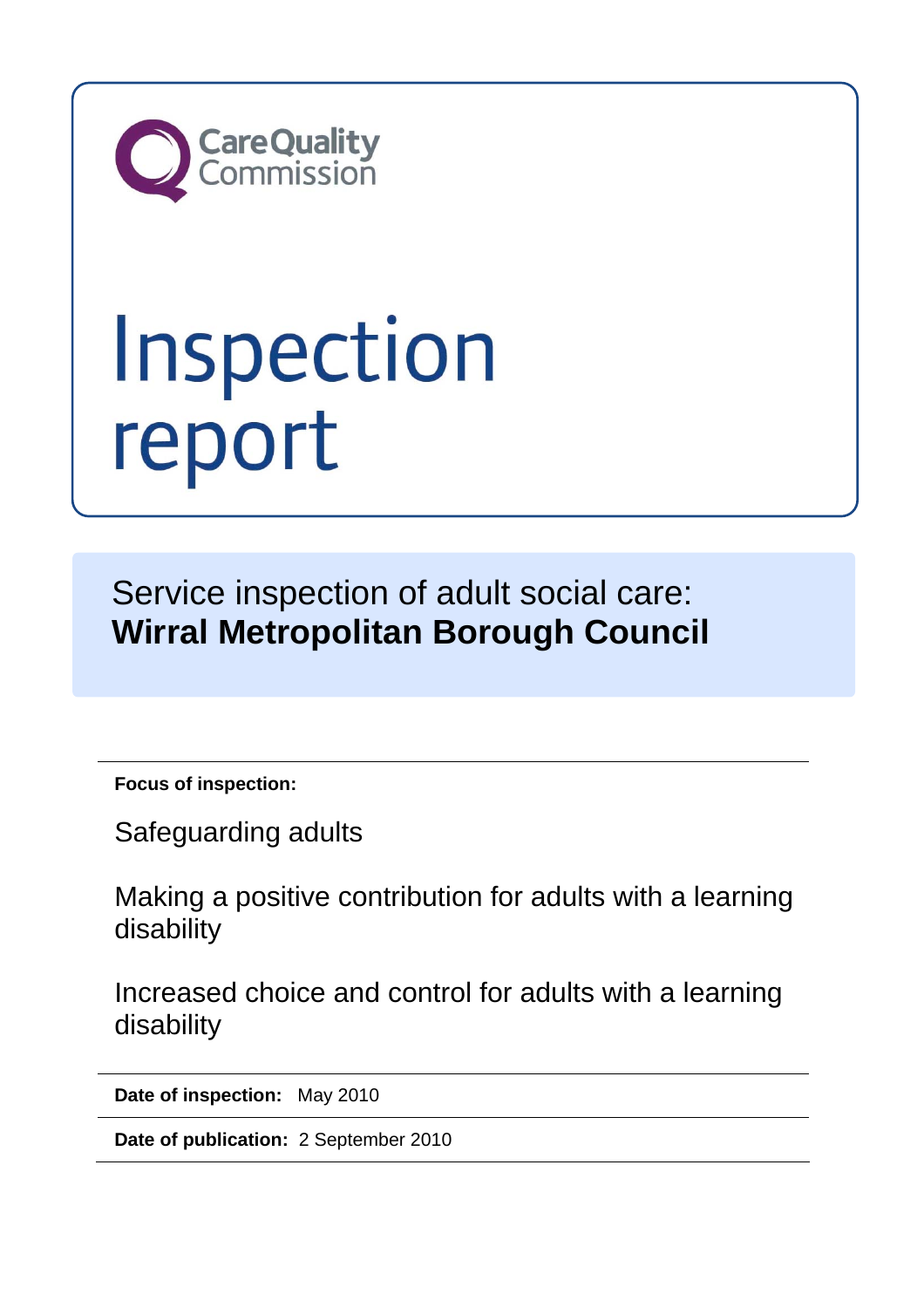# **About the Care Quality Commission**

The Care Quality Commission is the independent regulator of health and adult social care services in England. We also protect the interests of people whose rights are restricted under the Mental Health Act.

Whether services are provided by the NHS, local authorities, private companies or voluntary organisations, we make sure that people get better care. We do this by:

- Driving improvement across health and adult social care.
- Putting people first and championing their rights.
- Acting swiftly to remedy bad practice.
- Gathering and using knowledge and expertise, and working with others.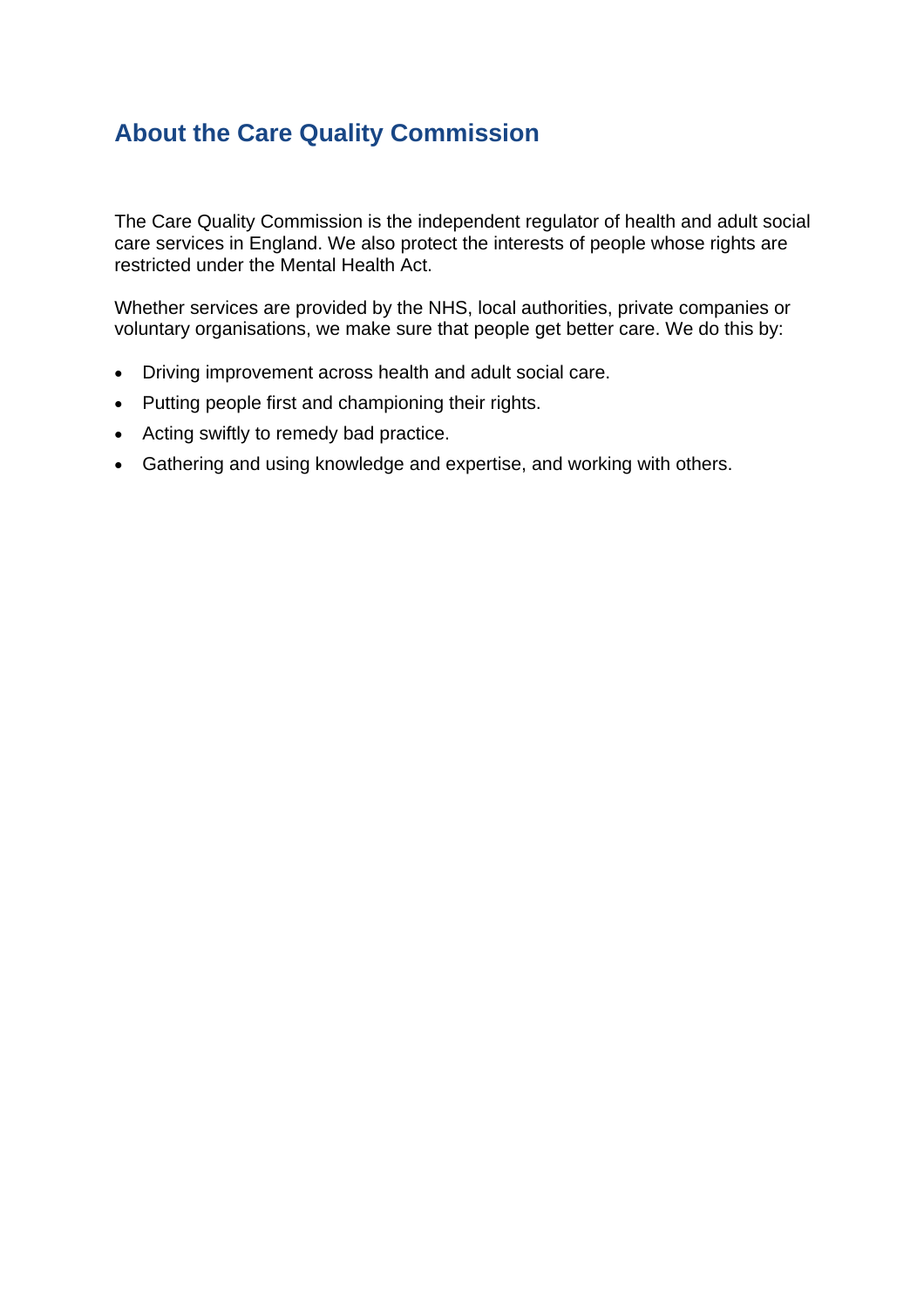# **Inspection of adult social care**

# **Wirral Metropolitan Borough Council**

# **May 2010**

## **Service Inspection Team**

Lead Inspector: Sue Talbot

Team Inspector: Lynette Ranson

Expert by Experience: Amanda Platts Supported by: The Quality Company

Project Assistant: Balwinder Jeer

This report is available to download from our website on [www.cqc.org.uk](http://www.cqc.org.uk/)

Please contact us if you would like a summary of this report in other formats or languages. Phone our helpline on 03000 616161 or Email: enquiries@cqc.org.uk

## **Acknowledgement**

The inspectors would like to thank all the staff, service users, carers and everyone else who participated in the inspection.

© Care Quality Commission August 2010

This publication may be reproduced in whole or in part in any format or medium for noncommercial purposes, provided that it is reproduced accurately and not used in a derogatory manner or in a misleading context. The source should be acknowledged, by showing the publication title and © Care Quality Commission 2010.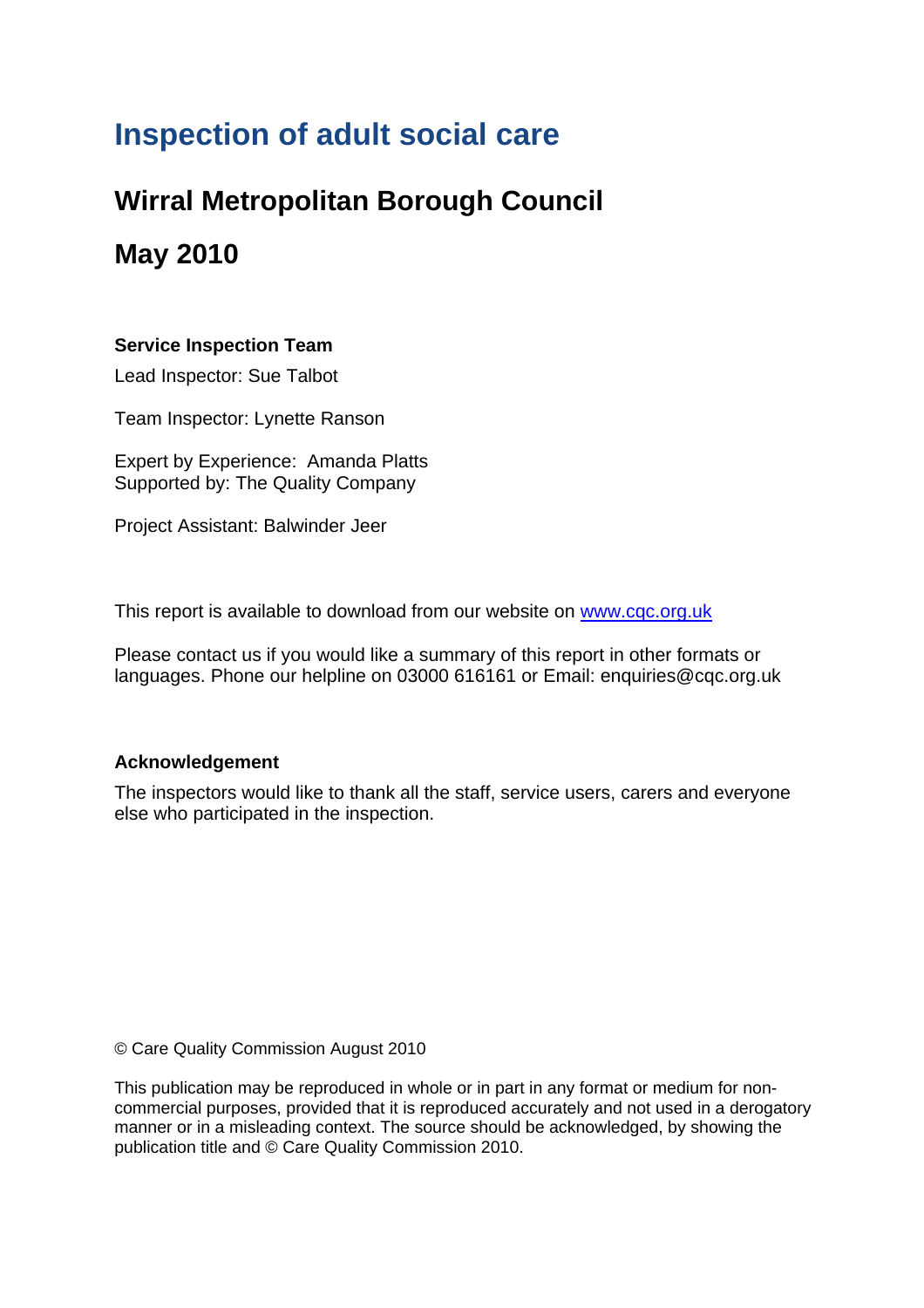# **Contents**

| Summary of how well Wirral Council was performing                    | 4  |
|----------------------------------------------------------------------|----|
| What Wirral Council was doing well to support outcomes               | 5  |
| Recommendations for improving outcomes in Wirral Council             | 6  |
| What Wirral Council was doing well to ensure its capacity to improve | 7  |
| Recommendations for improving capacity in Wirral Council             | 8  |
| Context                                                              | 9  |
| <b>Key findings:</b>                                                 |    |
| Safeguarding adults                                                  | 10 |
| Making a positive contribution for adults with a learning disability | 15 |
| Increased choice and control for adults with a learning disability   | 18 |
| Capacity to improve                                                  | 23 |
| Appendix A: Summary of recommendations (referenced)                  | 30 |
| <b>Appendix B: Methodology</b>                                       | 32 |

**Introduction 3**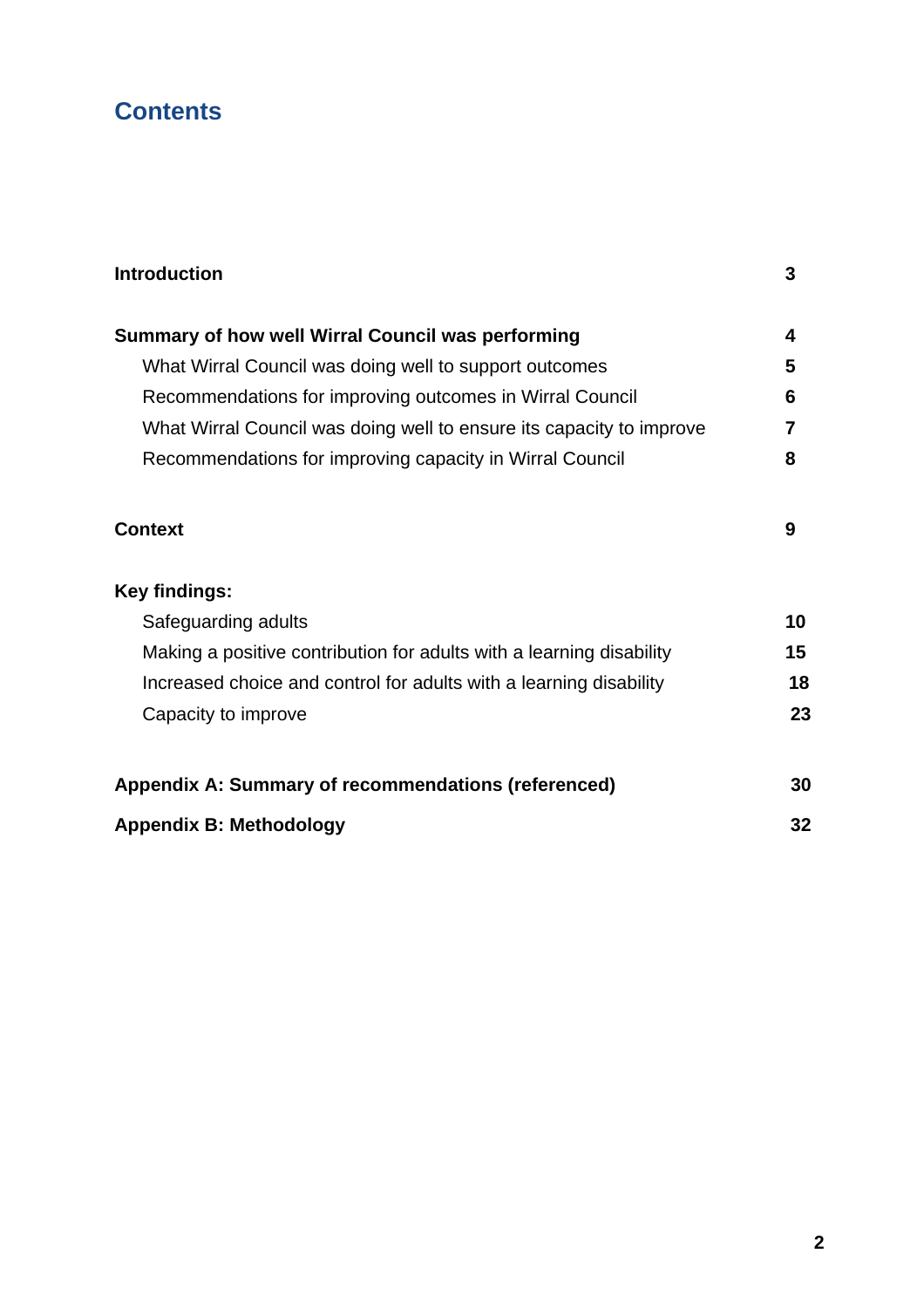# **Introduction**

An inspection team from the Care Quality Commission visited Wirral Council in May 2010 to find out how well the council was delivering social care.

To do this, the inspection team looked at how well Wirral Council was:

- Safeguarding adults whose circumstances made them vulnerable.
- Making a positive contribution for adults with a learning disability and,
- Increasing choice and control for adults with a learning disability.

Before visiting Wirral Council, the inspection team reviewed a range of key documents supplied by the council and assessed other information about how the council was delivering and managing outcomes for people. This included, crucially, the council's own assessment of their overall performance. The team then refined the focus of the inspection to cover those areas where further evidence was required to ensure that there was a clear and accurate picture of how the council was performing. During their visit, the team met with people who used services and their carers, staff and managers from the council and representatives of other organisations.

This report is intended to be of interest to the general public, and in particular for people who use services in Wirral Council. It will support the council and partner organisations in working together to improve people's lives and meet their needs.

# **Reading the report**

The next few pages summarise our findings from the inspection. They set out what we found the council was doing well and areas for development where we make recommendations for improvements.

We then provide a page of general information about the council area under 'Context'.

The rest of the report describes our more detailed key findings looking at each area in turn. Each section starts with a shaded box in which we set out the national performance outcome which the council should aim to achieve. Below that and on succeeding pages are several 'performance characteristics'. These are set out in bold type and are the more detailed achievements the council should aim to meet. Under each of these we report our findings on how well the council was meeting them.

We set out detailed recommendations, again separately in Appendix A linking these for ease of reference to the numbered pages of the report which have prompted each recommendation. We finish by summarising our inspection activities in Appendix B.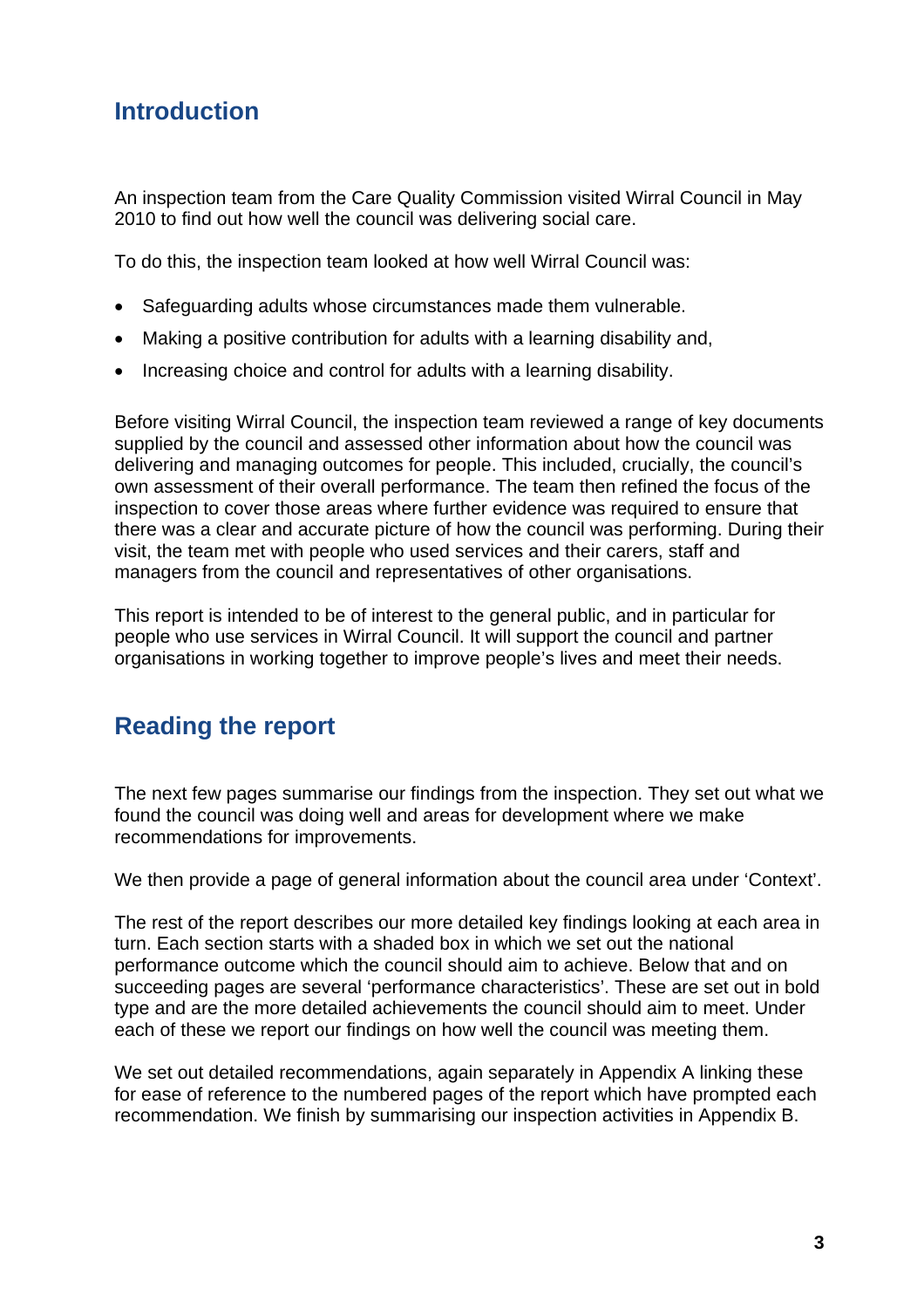# **Summary of how well Wirral Council was performing**

## **Supporting outcomes**

The Care Quality Commission judges the performance of councils using the following four grades: 'performing poorly', 'performing adequately', 'performing well' and 'performing excellently'.

## **Safeguarding adults:**

We concluded that Wirral Council was performing poorly in safeguarding adults.

#### **Making a positive contribution for adults with a learning disability:**

We concluded that Wirral Council was performing adequately in supporting adults with a learning disability to make a positive contribution.

#### **Increased choice and control for adults with a learning disability:**

We concluded that Wirral Council was performing poorly in supporting adults with a learning disability to have increased choice and control.

## **Capacity to improve**

The Care Quality Commission rates a council's capacity to improve its performance using the following four grades: 'poor', 'uncertain', 'promising' and 'excellent'.

We concluded that the capacity to improve in Wirral Council was uncertain.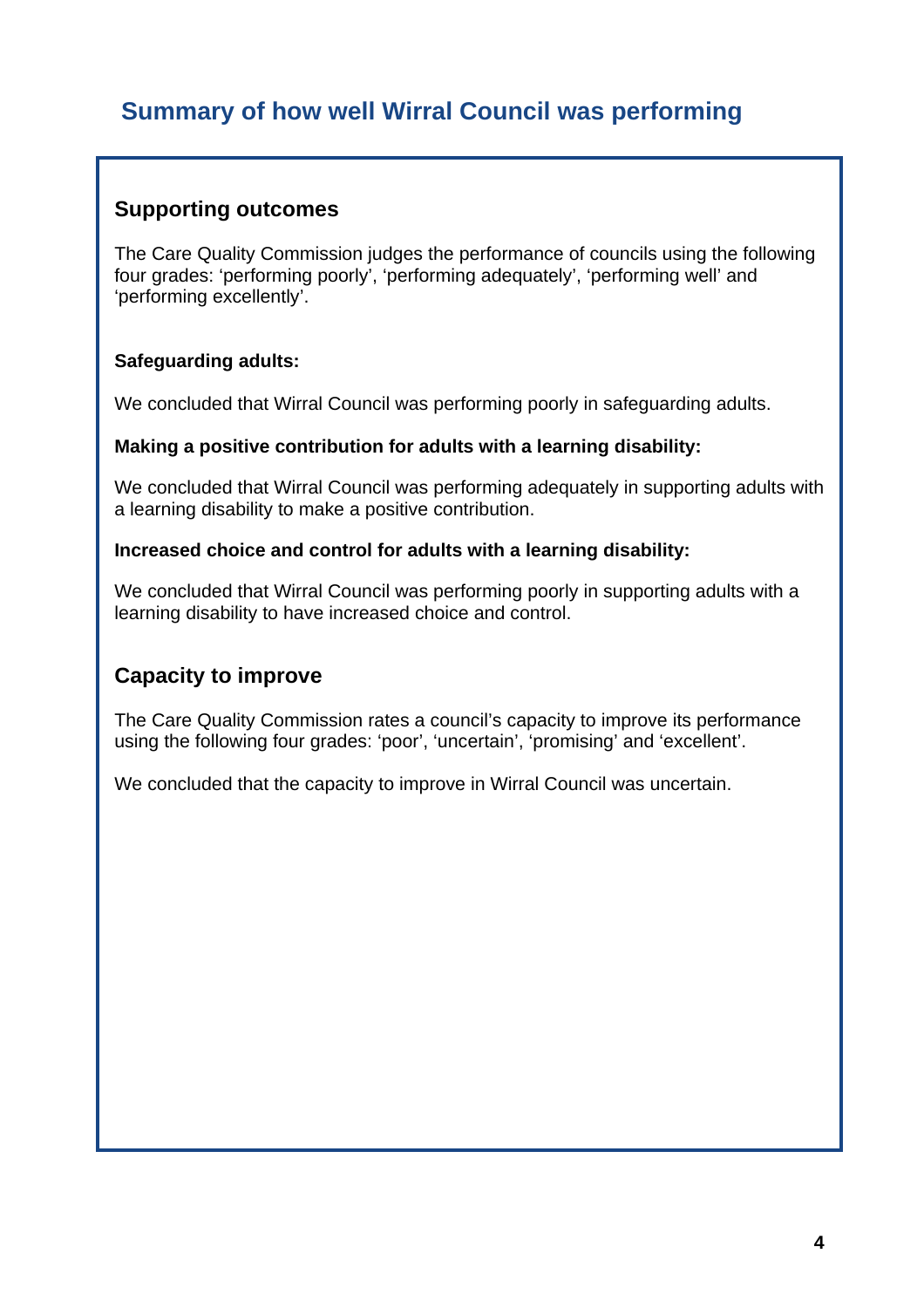## **What Wirral Council was doing well to support outcomes**

## **Safeguarding adults**

The council:

- Was working closely with Age Concern and Merseyside Fire and Rescue Service to promote the safety and wellbeing of local people.
- Gave a high priority to ensuring people living in the area were treated fairly.
- Positively included representatives of people who used services in shaping the work of the Safeguarding Adults Partnership Board.
- Worked closely with local health partners to improve the quality of care.
- Was expanding the use of assistive technology to improve levels of personal safety and support.

## **Making a positive contribution for adults with a learning disability**

The council:

- Enabled people to make a positive contribution that also benefited the wider community.
- Had included people with a learning disability and their carers in its work to redesign services and improve outcomes.
- Encouraged and supported people in volunteering roles.
- Promoted the development of user-led services.

## **Increased choice and control for adults with a learning disability**

The council:

- Enabled people to benefit from advocacy support.
- Improved transition arrangements to ensure earlier identification and better support to young people moving into adult services.
- Assisted people to be more confident and independent including in their use of public transport.
- Offered flexible support through access to Direct Payments.
- Was working to improve access to employment.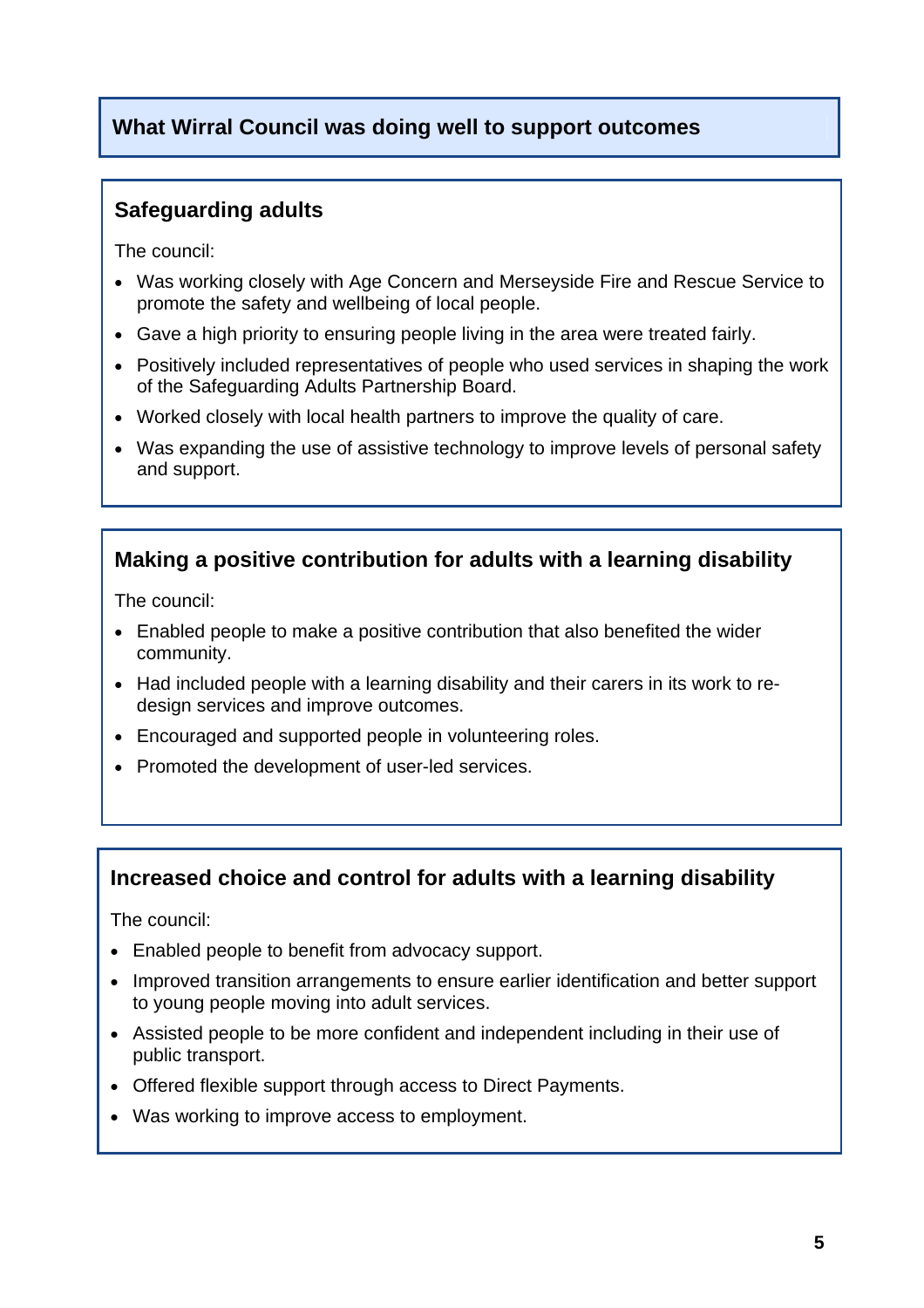# **Recommendations for improving outcomes in Wirral Council**

## **Safeguarding adults**

The council should:

- Ensure that arrangements and policies for preventing abuse are comprehensive and co-ordinated.
- Embed a shared approach to recognising and responding to allegations of abuse.
- Ensure that staff involved in safeguarding adults and supporting people with high or complex needs have the appropriate knowledge and competencies.
- Ensure that safeguarding activity at all levels is focused on the experience of people who require safeguarding and on the outcomes achieved.
- Ensure that safeguarding is supported by robust quality assurance arrangements across the partnership.
- Improve scrutiny of provider activity and risks across the sector.

## **Making a positive contribution for adults with a learning disability**

The council should:

- Improve its focus on people who have limited opportunities to engage in and contribute to their local communities.
- Ensure wider representation, involvement and support for people using services and their carers in planning and managing change.

## **Increased choice and control for adults with a learning disability**

The council should:

- Ensure that people with learning disabilities and their carers have access to appropriate advice, information and support.
- Ensure people's needs are holistically assessed and supported by effective partnership working.
- Transform support planning to provide a clear focus on the future, on risks to individuals, on the promotion of their independence and outcomes.
- Address gaps in awareness of the needs of and support to carers.
- Ensure that reviews are appropriately timed and focused.
- Strengthen arrangements for management and learning from complaints and compliments.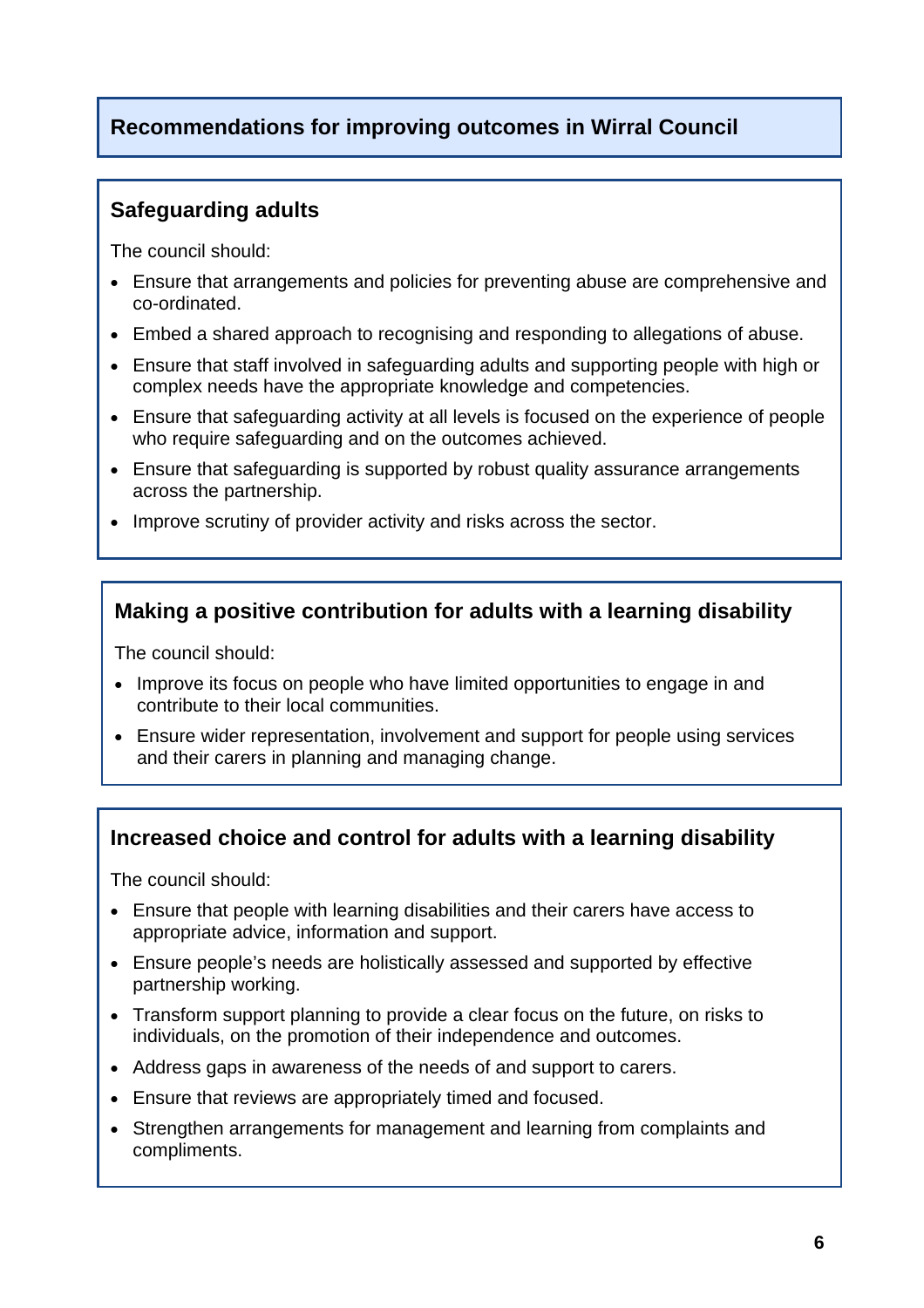## **What Wirral Council was doing well to ensure their capacity to improve**

## **Providing leadership**

The council:

- Had clear aims and priorities for improving the quality of life of people living in the area.
- Was working to strengthen the governance, leadership and impact of the Safeguarding Adults and Learning Disability Partnership Boards.
- Had improved its awareness of the health inequalities experienced by local people.
- Had improved access to training and personal development.
- Was working to get a clearer picture of its performance.

## **Commissioning and use of resources**

The council:

- Had taken action to secure improved value for money and was working to reduce costs.
- Had strengthened its approaches to joint commissioning with health.
- Had recognised the need to strengthen procurement and contract management to improve safeguarding arrangements.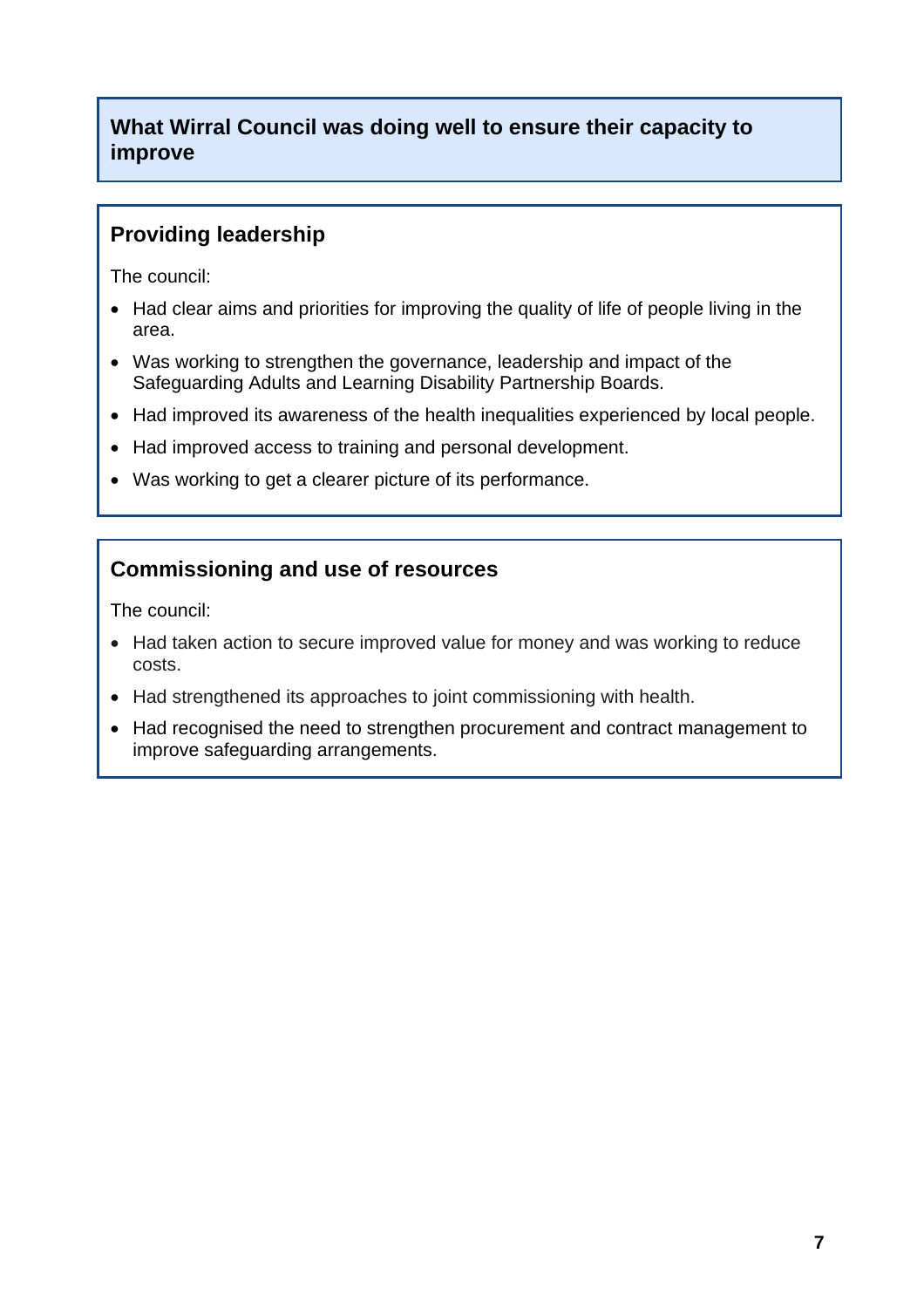## **Recommendations for improving capacity in Wirral Council**

## **Providing leadership**

The council should:

- Ensure the Safeguarding Adults Board and Learning Disability Partnership Board drive improved outcomes for local people.
- Promote stronger communication with and involvement of local people and service providers in shaping the vision and development of local services.
- Develop robust joint planning to address local needs secured by effective deployment of resources and management of risk.
- Expand its approach to prevention to deliver improved outcomes for people with learning disabilities and their carers.
- Ensure the workforce across the sector has relevant knowledge, skills and experience to do their job well.

## **Commissioning and use of resources**

The council should:

- Robustly challenge and enable the local market to address gaps, raise standards and meet new personalisation requirements.
- Ensure joined-up and efficient use of resources across the council, health and housing services.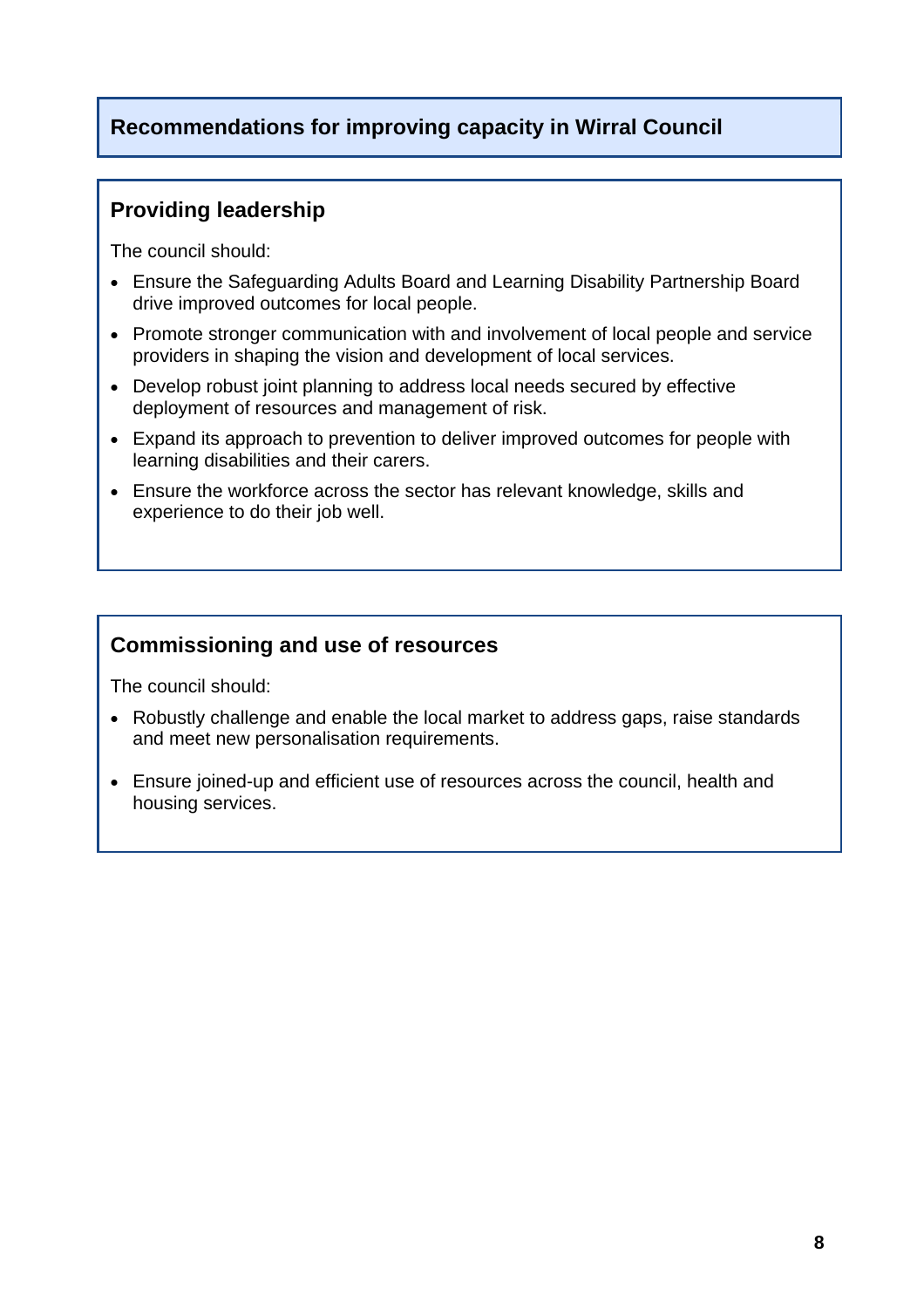# **Context**

Wirral Metropolitan Borough Council is located in the north west region of England. It has a population of over 310,200 residents. Almost 6 per cent of the council's residents are from a black or minority ethnic community. The council has relatively high numbers of older people and people with long term conditions living in the area compared to other councils in England. There are approximately 37,000 carers who provide regular unpaid support. There are 4,470 people with a learning disability living in the area. There is a marked mortality gap with people living on average 10 years longer in its affluent areas compared to its most deprived areas.

The council's base budget (2010-11) for adult social care services is approximately £86 million. The joint health and social care budget for adults with a learning disability is £38.9 million. The council meets the needs of people who fall within the substantial and critical bandings of the Fair Access to Care Services criteria. Services for people with learning disabilities are provided in conjunction with Cheshire and Wirral Partnership NHS Trust. The council provided support to approximately 800 people with a learning disability at the time of the inspection. A total of 54 people with a learning disability were living out of the borough.

The Department of Adult Social Services was structured into five areas. These included Access and Assessment, Integrated Communities and Wellbeing, Finance and Performance, Direct Locality Services and Integrated Commissioning. The department had established a Reform Unit to support transformation across the business areas.

The council received 1,203 safeguarding referrals in the period 1<sup>st</sup> April 2008 to 31<sup>st</sup> March 2009. The majority of these referrals were due to physical abuse or neglect. A total of 1274 referrals were received in the period  $1<sup>st</sup>$  April 2009 to 31 $<sup>st</sup>$  March 2010.</sup> Frontline teams undertaking investigation work were able to access specialist advice from specific safeguarding staff including a co-ordinator, contracts officer and administrator located within the Reform Unit.

The Audit Commission rated the council as performing adequately overall in 2009. It awarded a 'red flag' for its performance in safeguarding adults. Concerns were raised about poor performance in the completion of investigations, levels of staff and member training and data quality.

The Care Quality Commission judged the council to be performing well in its delivery of outcomes for adults with social care needs. NHS Wirral (the Primary Care Trust) was rated as good in the quality of its commissioning and financial management. The Cheshire and Wirral Partnership Foundation (NHS) Trust was rated as excellent in the way it managed its resources and good for the delivery of its services.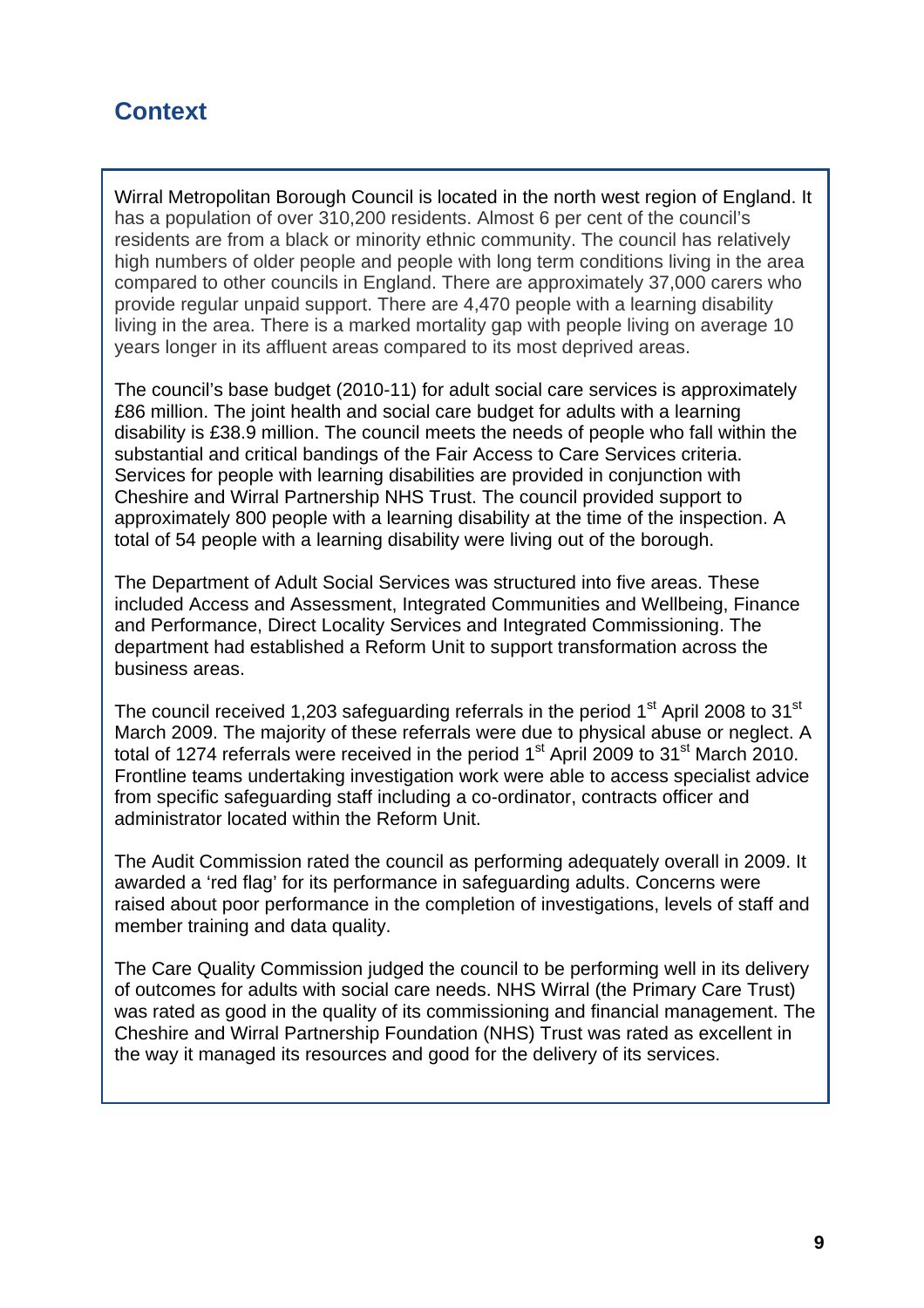# **Key findings**

## **Safeguarding**

**People who use services and their carers are free from discrimination or harassment in their living environments and neighbourhoods. People who use services and their carers are safeguarded from all forms of abuse. Personal care maintains their human rights, preserving dignity and respect, helps them to be comfortable in their environment, and supports family and social life.**

**People who use services and their carers are free from discrimination or harassment when they use services. Social care contributes to the improvement of community safety.** 

Wirral's arrangements for keeping local people safe were developing. The council's marketing strategy included safeguarding as a priority. We found some work that identified people at risk of harm. This had not yet been secured by a comprehensive and co-ordinated approach to preventing abuse. Age Concern's '*Preventing Elder Abuse and Changing Experiences'* (PEACE) campaign promoted improved awareness of concerns about the care of older people. Work jointly undertaken by Merseyside Fire Service and Rescue Service and the POPIN older person's team had a strong focus on the safety and well-being of local people. Local Trading Standards initiatives would benefit from improved links with adult social care.

The council and its partners had limited awareness of the extent to which people with a learning disability experienced hate crime. There was some protection work with adults with a learning disability including travel training and dealing with bullying. This required expansion to ensure incidences of poor treatment were routinely reported, with improved levels of support provided to people. There was a need to improve understanding of the level of discrimination and harassment experienced by older people. The council had strengthened links between safeguarding adults, domestic abuse and HATE crime. There was work in progress to widen multi-agency working to include all aspects of hate crime. Targets to reduce level of domestic abuse were being met. There was a clear focus on increasing reporting levels. Local area forums needed to improve their focus on identifying and reporting safeguarding issues.

The council had been assessed as 'achieving' against the new local government equality standard. This work was led by the Director of Adult Social Services. Staff received training in recognising equality and diversity issues in their work. The council's equality and cohesion team regularly received telephone calls from people with a disability, mental health issue or who had been a victim of homophobic or race hate crime. The council needed to ensure such incidents proactively informed its work to protect people in their local communities.

The council recently produced an information leaflet that informed people about abuse. Most people who used services and their carers had a limited awareness of abuse and how to report it. There was a need to involve people using services and partner agencies in awareness-raising and the production of accessible information.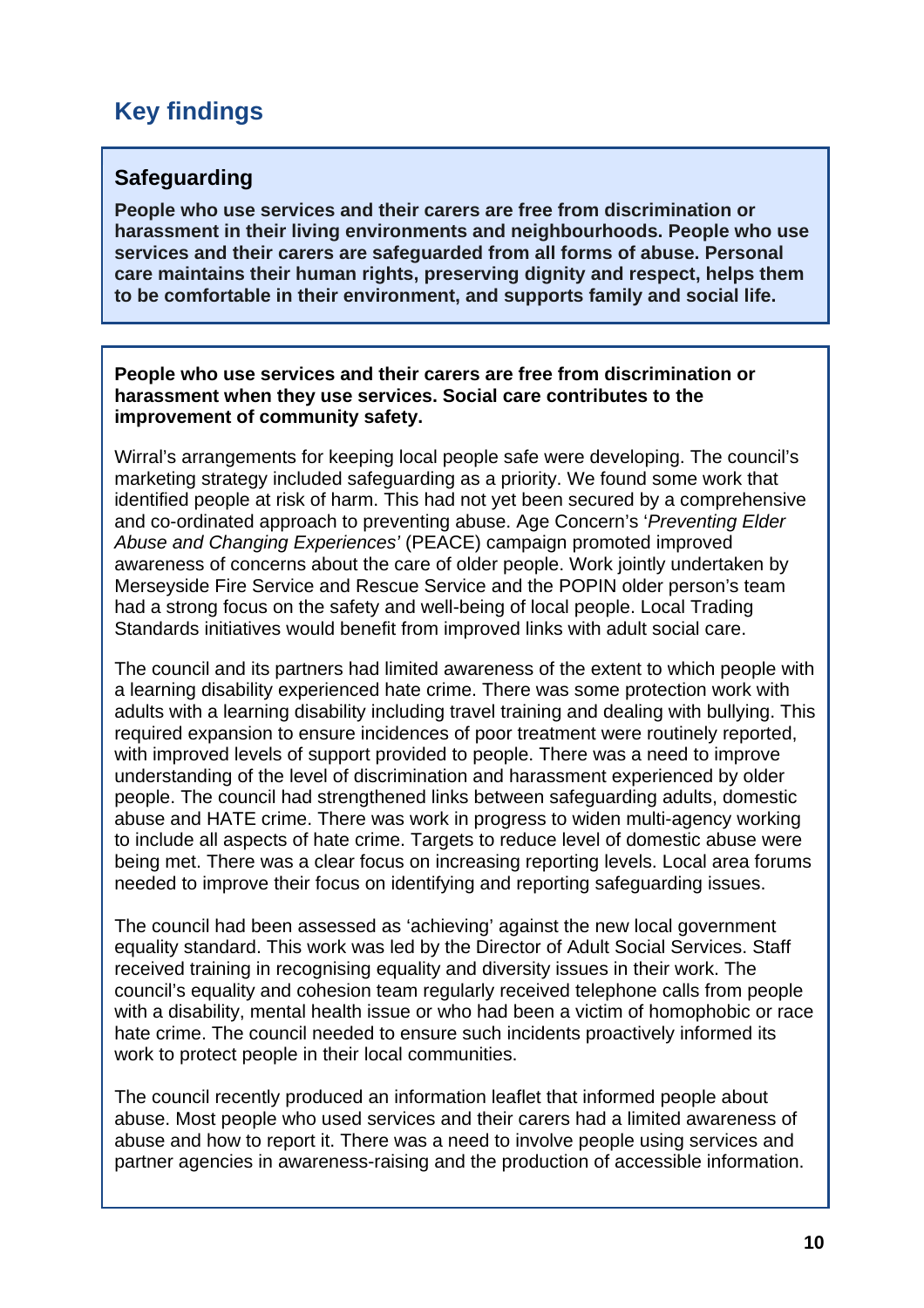#### **People are safeguarded from abuse, neglect and self-harm.**

The council had been working to strengthen its safeguarding arrangements. It had reviewed its performance and developed a project plan to deliver improvements. At the time of the inspection it was undertaking a further review in conjunction with Cheshire and Wirral Partnership (NHS) Trust. Efforts were being made to respond to safeguarding allegations in a timely manner. The council had improved its performance in tracking the progress of investigations and ensuring they were brought to a conclusion. However, there continued to be delays in meeting timescales for investigation in some cases*.* The council was working to expand access to training, but this was an area that still required substantial development. Attention had been paid to improving management reporting of safeguarding activity.

Local organisations were at very different stages in their planning and delivery of safeguarding arrangements. Lead safeguarding roles were well-established in Wirral University Hospital and the PCT. There was good access to training within these organisations. There was work to do to align the management of serious and untoward incidents with safeguarding arrangements. The Merseyside police force was working to ensure a single point of access for enquiries. Its role in safeguarding adults had been narrowly interpreted and required review. This needed to be addressed to ensure they made a fuller and more appropriate contribution to safeguarding arrangements. There was work to do across the partnership to strengthen links with child and family services and wider community safety work.

The council was working to strengthen the leadership and co-ordination of safeguarding activity across the partnership. The Safeguarding Adults Partnership Board however, was still at a relatively early stage of development. It had only very recently established sub-groups to support the implementation of its strategy. Representatives of people who used services made a good contribution to shaping the priorities of the Safeguarding Adults Partnership Board. This was positive and supported a more inclusive and challenging approach to service developments. The Board intended to appoint an independent chair to support its work.

The inspection took place at a time of significant change in adapting to new procedures and allocation arrangements. Access teams in localities had recently taken on a lead role for investigations. This was providing a clearer pathway and management oversight for safeguarding work. We identified inconsistencies and variable standards of safeguarding practice within and between local teams and organisations. Most of the training provided by the council was basic. It did not adequately equip frontline staff and managers for their work in leading investigations. Some staff did not have sufficient scrutiny of their competencies and performance in undertaking investigation work. We found that accountabilities between key agencies were unclear in a number of cases.

There was limited work jointly undertaken to support learning from national or local incidents including serious case and management reviews. The council had begun to identify staff training needs, but this was not yet secured by a multi-agency training plan. There was a need to develop learning groups to promote consistent practice and stronger partnership working. The new personalised practitioner training course aimed to support a stronger focus on safeguarding and the delivery of person-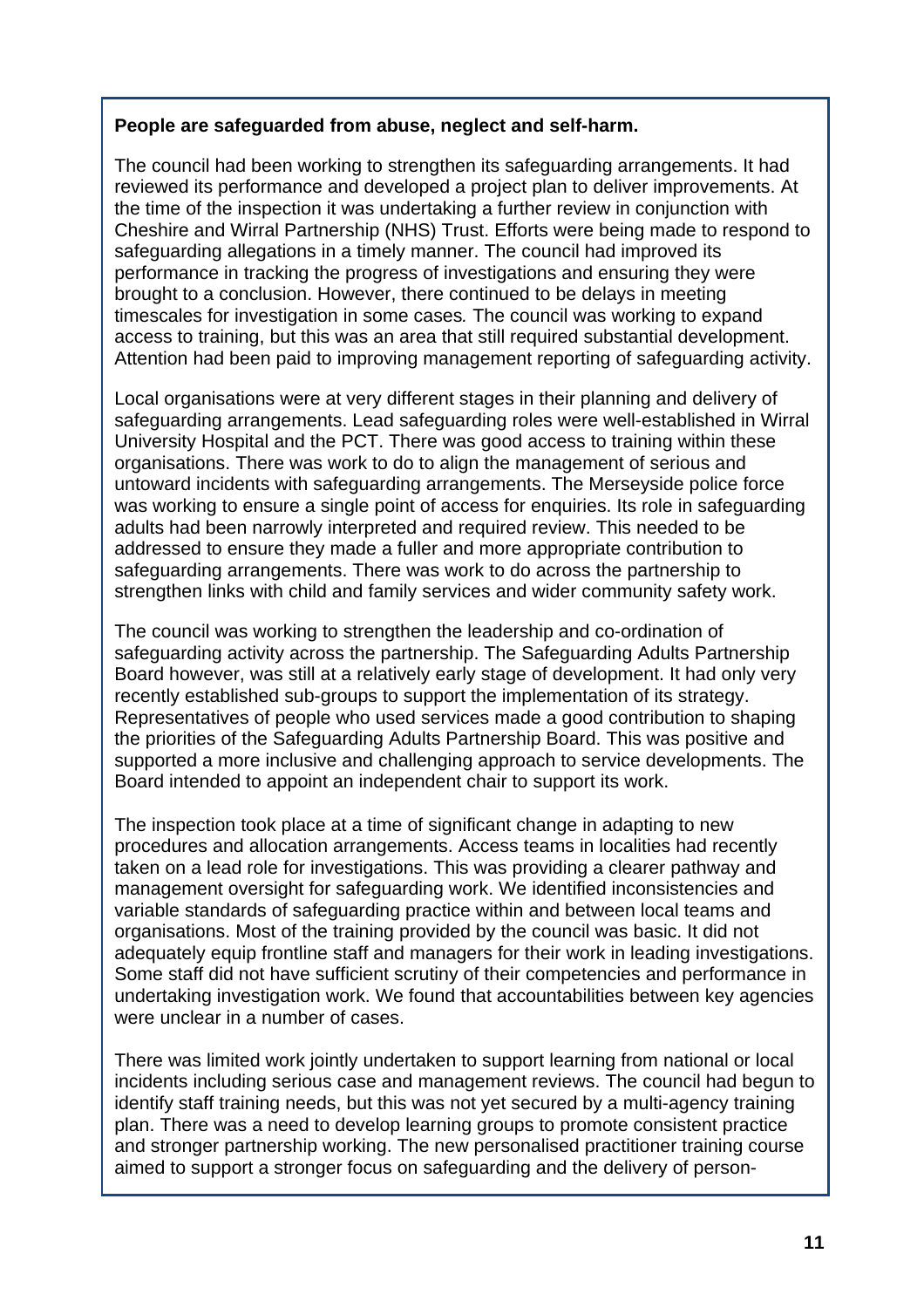centred practice. The council had recently organised awareness-raising sessions for local councillors.

We found that much of the safeguarding work undertaken over the past year had too narrow a focus or was poorly co-ordinated across the partnership. There were examples where the council or CQC had not been notified of incidents and where responses to the management of risk were slow or inadequate. A number of assessments of people with learning disabilities highlighted concerns about their safety but there was little evidence of protection planning or of individual reviews paying attention to this. Some partners were not adequately informed about the progress of the investigation and of the outcomes. Advocacy support had not been secured where this could have improved the focus of the work and engagement of people. People chairing conferences needed appropriate training.

The council should strengthen working together to ensure sound and shared arrangements underpinned the management of safeguarding incidents, protection planning, monitoring and review. This included ensuring clear decision-making and shared actions in recognising risk, assessing mental capacity and promoting the involvement of people using services and their carers*.* The new multi-agency procedures recognised weaknesses in previous practice and aimed to improve risk management and ensure complex work included relevant partners. These had not yet been approved by the Partnership Board. The referral pathway had been recently reviewed and partner organisations generally reported improvements in the process.

The new central advice and duty team located in the council's call centre was the single point of contact for logging safeguarding referrals. Customer services staff took basic details and forwarded the referral to the appropriate locality or specialist team. The service level agreement between the call centre and adult social services would benefit from a more explicit specification and evaluation of its role in assisting the department to meet its statutory responsibilities. A high proportion (79 per cent) of all safeguarding referrals had been assessed as requiring no further action. There was a need to get a better understanding of the reasons for this and of the effectiveness of the initial response.

The council and its partners had work to do to develop practice in safeguarding people funding their own care, those with learning disabilities or mental health needs that fell outside health and social care criteria and younger people in transition, who without support placed themselves or others at risk. There was limited awareness of the incidence of abuse involving carers, people from black or minority ethnic communities, and people who misused alcohol or drugs. The council also needed to improve its understanding of perpetrators of abuse.

Quality assurance of safeguarding practice was at an early stage of development. Case auditing guidance and tools had been recently developed, but they were not yet in use or adopted across the partnership. Checks had not been systematically made of the safety of other users of services where there were multiple concerns about a provider. Greater care was required in case recording and case closure to ensure risks and outcomes were promptly and accurately reported. Front line staff and their managers would benefit from training in record-keeping. The department's case recording policy was under review at the time of the inspection. The council's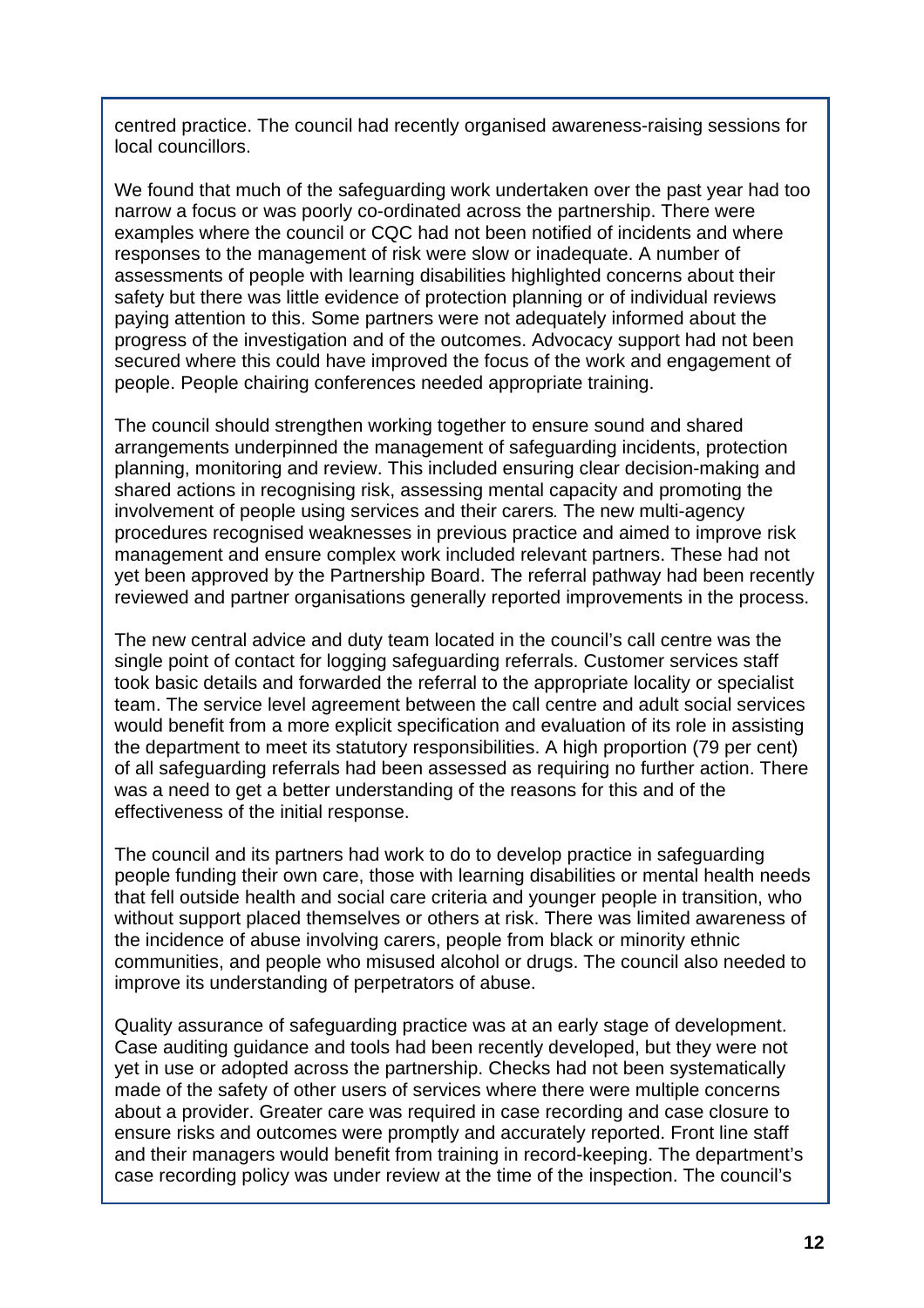supervision policy did not have a strong enough focus on safeguarding, risk management or practice standards.

Joint working with children's services required significant development. There was a need to share lessons from serious case reviews and for the relevant Boards to actively engage in action planning and review of safeguarding as a 'whole family approach'. The children and adults safeguarding procedures would benefit from a stronger focus on 'whole family' safeguarding practices. The Safeguarding Adults Board was working to strengthen links with the Children's Safeguarding Board.

#### **People who use services and carers find that personal care respects their dignity, privacy and personal preferences.**

We found variable practice in the extent to which the personal preferences of people using services and their carers were explored and used to shape individual support plans. This included the identification and promotion of personal faith, culture and relationships. There was work in progress to ensure more responsive support to people at the end of their lives. Support planning undertaken by housing, health and social care agencies was not effectively joined up. It required development to ensure a shared approach to safeguarding and the delivery of outcomes. We found some examples of poor practice in identifying and managing risk as people moved between different settings including their own homes, hospital and care homes.

The council had enhanced its electronic case management system to include a clearer focus on tracking and reporting of safeguarding concerns. Some health partners were able to access this and valued being able to broaden their understanding of individual needs and risks. There was work required to roll this out to other relevant partners and ensure use of personal and confidential information was secured by clear information-sharing protocols.

Some people reported a lack of flexibility in their access to domiciliary, day care and short break arrangements. There was a limited range of local services for people with mental health needs or physical disabilities who required a high level of support. This meant that a number of people were placed out of area. The council was working to promote the involvement by people using services and their carers in designing their individual support arrangements. The new supported and selfdirected arrangements being piloted aimed to offer greater choice and personal control in meeting individual needs. A risk management process had been developed to support implementation.

There were some examples of work to promote the national *Dignity in Care* policy but these were not yet secured by a shared action plan. An awareness-raising event had recently been held. The Local Involvement Network (LINks) had set up a task group involving key partners to progress the agenda. Front line staff were not actively involved in *Dignity in Care* developments. Work was taking place with one provider to address concerns about the quality of provision. The Older Person's Parliament, members of the *Enabling Fulfilling Lives[1](#page-14-0)* and local advocacy groups

<span id="page-14-0"></span> $1$  Consultative group that included people with a learning disability and carers.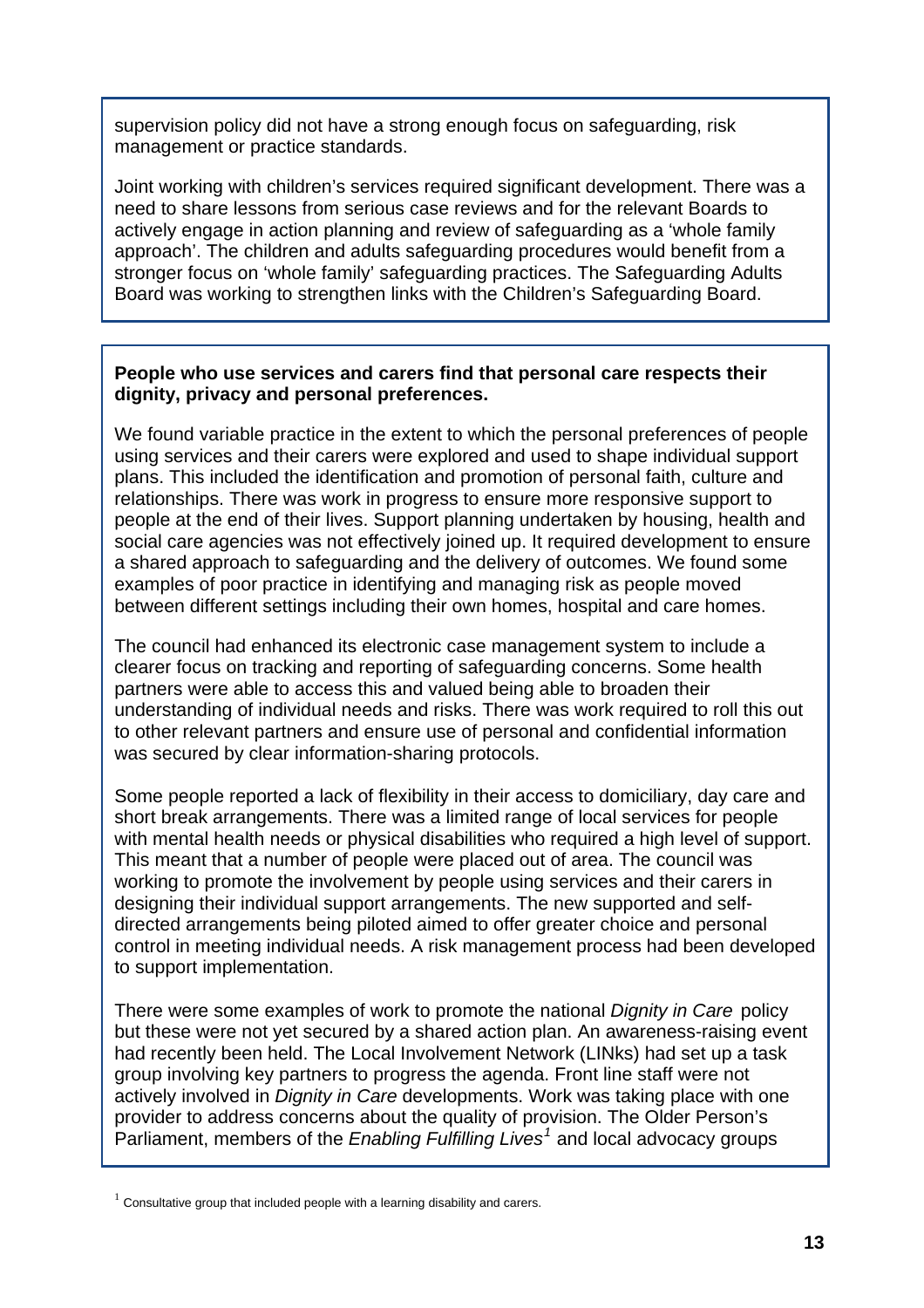were encouraged to provide feedback on the quality of services and outcomes for individuals. The Older Person's Parliament had been involved in work to improve hospital discharge arrangements.

The majority of safeguarding referrals concerned physical abuse and neglect. The council received a high number of referrals about people with a learning disability harming themselves or others in care settings. There were also concerns raised about the care and support provided to some people with dementia. The council and its partners needed to undertake a comprehensive analysis of areas of risk and ensure such incidences were effectively addressed and reduced. A new post of safeguarding (contracts) had been established. This was helping to improve understanding of trends and of the quality and performance of specific providers.

Health and social care contracts had a clear focus on promoting dignity and respect. The council had taken action to suspend placements where there were concerns about the quality of care provided. However, there was a need to strengthen risk management of some service providers and ensure robust joint planning and communication underpinned service closures. The council identified some areas where service providers had inappropriately managed the personal finances of individuals. The council was monitoring risks relating to this.

Local health organisations offered training to care providers to improve their knowledge and expertise in supporting people with high or complex needs. This positively included work to improve the care of people who were physically frail and to secure improvements in the management of medication. There was work taking place to improve the quality of personal care provided by domiciliary care staff.

We found positive practice by health staff in supporting people who lacked mental capacity. Matters relating to deprivation of liberty safeguards, control and restraint were well-managed within the University Hospital. The council however, needed to substantially develop and strengthen its practice in this area. Work was required to support a stronger focus on the accountabilities of adult social care staff and the quality of their practice. There was potential for independent mental capacity advocates to be more actively involved in some areas. Work was required to strengthen arrangements for consent to treatment and ensure effective support for people with complex needs on admission to and discharge from hospital.

**People who use services and their carers are respected by social workers in their individual preferences in maintaining their own living space to acceptable standards.** 

The council and its health partners had recently made a significant investment in assistive technology. This should enhance levels of security and back up support to people to enable them to continue living safely in their own homes and communities.

Some supported living provider's demonstrated good practice. There was potential for learning to be more widely shared across the sector. Some users of supported living services were positive about the help they received to manage their own homes. They told us their support workers were helpful and reliable.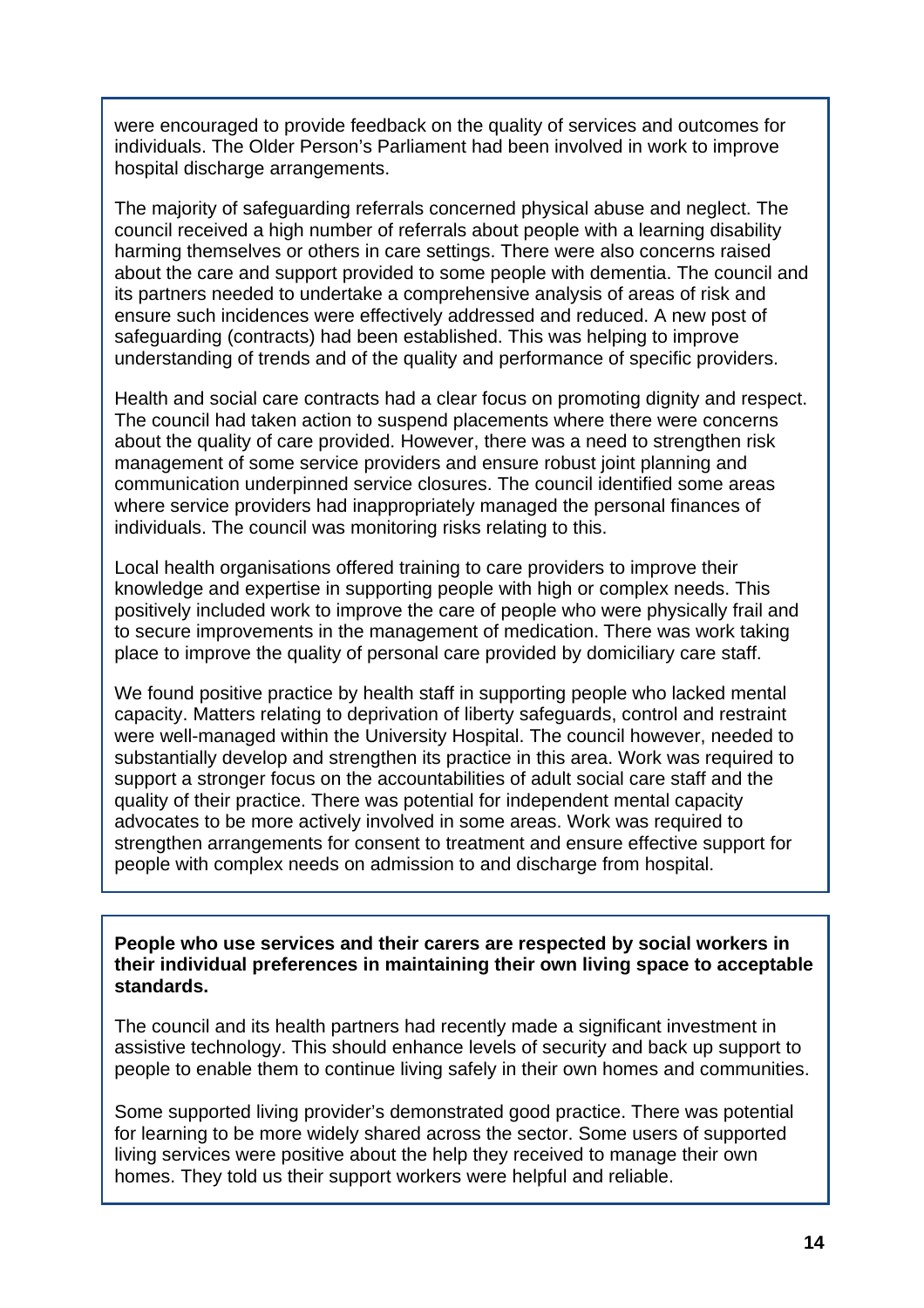## **Making a positive contribution**

**People who use services and carers are supported to take part in community life. They contribute their views on services and this helps to shape improvements. Voluntary organisations are thriving and accessible. Organisations for people who use services and carers are well supported.**

#### **People who use services and their carers are supported to take part in community life.**

Some people with a learning disability were supported to take an active part in the life of their local communities. This was an area the council was seeking to expand to widen their networks of support and experiences. However there continued to be an over-reliance on traditional day, residential and respite services that detracted from the social inclusion of people with learning disabilities. Some people told us that current levels of staffing meant that it was not easy for some people to participate in community-based activities. This was particularly the case for people who required high levels of support.

We found that some people living at home with older or single carers had limited opportunities to engage in social and leisure activities. There was a need to address this to ensure people with a learning disability and their carers had the support they required in their own right. Some family carers told us that the lack of flexibility in access to day services and transport made it difficult for them to have a job or pursue their own interests. Some activities were provided in day services such as pottery, drama, horticulture or country dancing. There was a need to ensure people also had the option of and support to pursue their interests in local community settings.

Over 130 people with a learning disability were involved in volunteering including a variety of charitable and small businesses in their local communities. Only 43 people were engaged in paid work for up to four hours per week. Some people who had been attending day services for a long time continued to receive an 'incentive payment'. This was valued by them, but was not available to new users of services. This needed further review in the light of the council's strategy to promote employment opportunities and to ensure compliance with minimum wage issues.

The adult social services department had recently appointed three community development workers. One of these had a lead responsibility for progressing new ways of working with people with learning disabilities and their families. There was a need to ensure future developments were inclusive of people with diverse needs including people from minority ethnic communities and those who required high or specific levels of support to access their communities.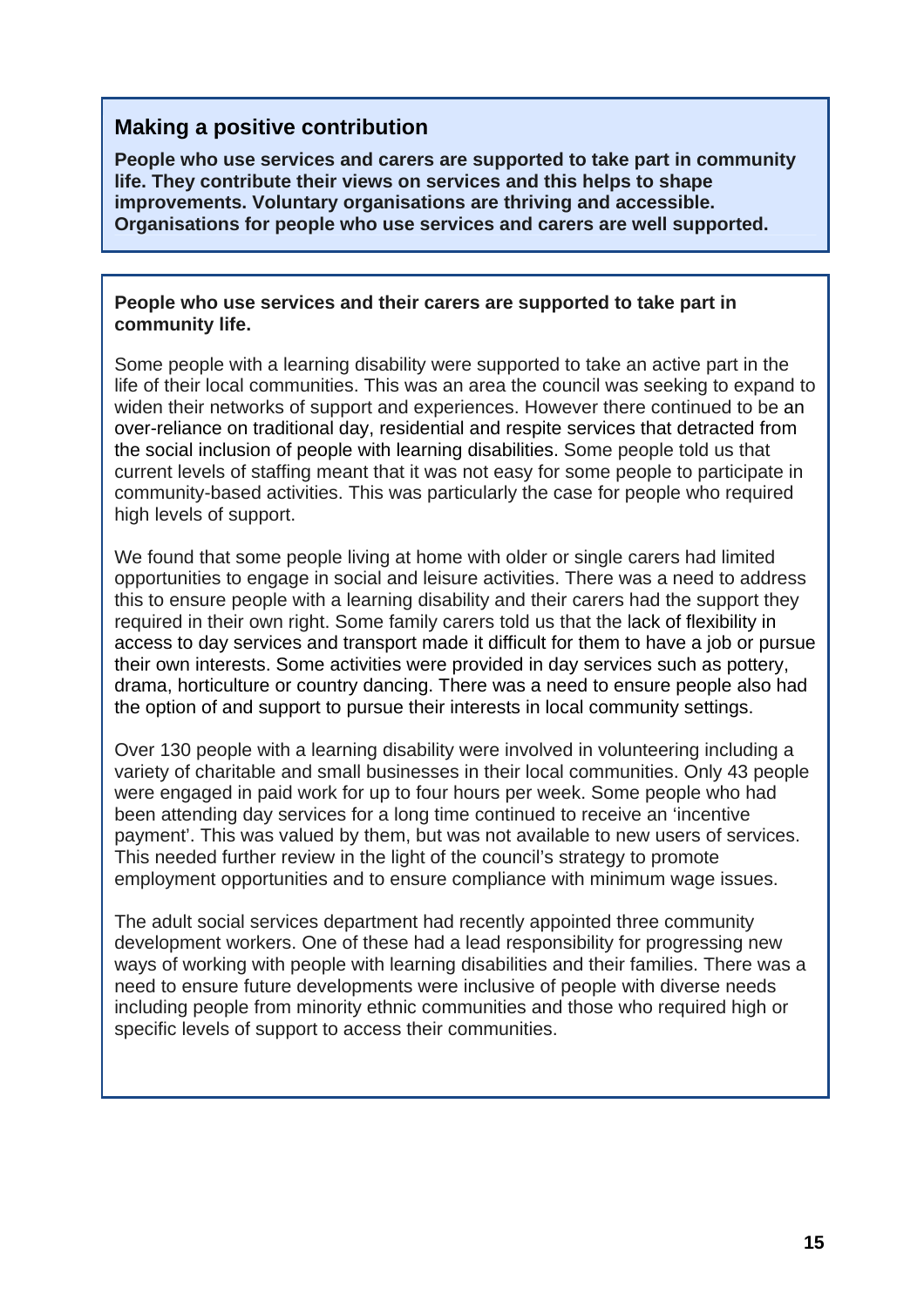**Voluntary organisations contribute views and develop services that support people in all communities. They can show that people who use services and carers are involved in the work.** 

There were some strong relationships and work with local groups centred in enabling people with a learning disability to make a positive contribution. The monthly '*Seven Waves',* community radio slot provided discussion and awareness-raising of the experiences of people with disabilities living in Wirral.

People with learning disabilities valued their contribution to neighbourhood or community activities such as Royden and Central Park and *Everyone's Community Café*. These arrangements sought to maximise the use of local resources and promoted a stronger voice and presence of people with a learning disability in their local areas. There was potential to build on this to strengthen the council's approach to social inclusion and to ensure opportunities for people with a learning disability were embedded within a wider equalities framework. This included making better use of local community, sports and leisure facilities.

There was work required to ensure a shared strategic direction in partnership with local community and voluntary sector organisations. The council's procurement and commissioning action plan would benefit from a stronger focus on outcomes. Policies and procedures relating to the use of volunteers were being revised at the time of the inspection. Partnership between the council's *Working Life* project and the council for voluntary services was growing and enabled some people to have a wider range of opportunities and to learn new skills. People with learning disabilities and family carers valued the support they received from advocacy organisations such as WIRED and Mind.

**People who use services and carers contribute their experience and views about social care. Their experience and views help to shape service improvements.** 

The council was working to expand its approaches for involving and listening to people who used services and their carers. It had included high numbers of people in its plans to transform in-house services. The development of social enterprises and user-led organisations was encouraged. One user-led organisation told us that their relationship with the council was positive, open and encouraging. A few people had attended a '*Partners in Policy Making',* course and felt that this had helped them in having their voice heard. However there was a need to review involvement arrangements to ensure the inclusion of people with high or complex needs and people from a minority ethnic background.

There was a particular need to improve the availability of support to enable people with a learning disability to have a stronger voice. This included expanding opportunities for self and peer advocacy. There was work required to routinely provide clear information in formats that were appropriate to individual needs with recognition of support requirements and costs. The engagement of people with a learning disability and their carers in setting standards and reviewing the quality of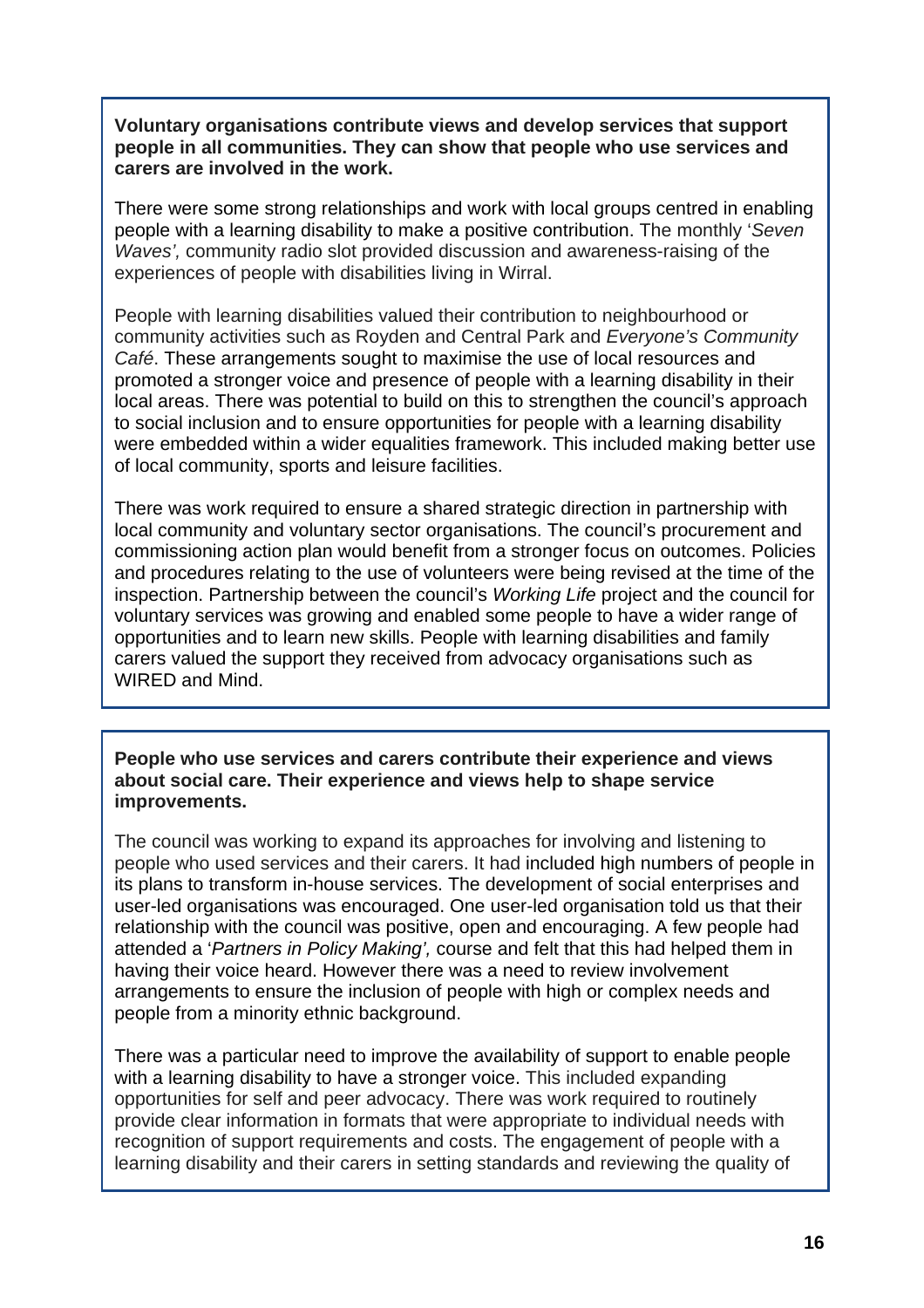local services was under-developed.

The Learning Disability Partnership Board had recognised gaps in its representation and had recently strengthened its membership to include parents involved in transition. It had only recently established sub-groups to support implementation of '*Valuing People Now'* priorities. Some people with learning disabilities and carers we met had not heard about the Board and were unaware of its role or how they could bring matters to its attention. It needed to develop its arrangements for communicating with wider groups of people using services, their carers, service providers and partners so that they were kept informed about priorities and progress.

The '*Enabling Fulfilling Lives'* group was accountable for electing Board members. This group included people with disabilities, their carers and staff. There was a need to widen its focus and include user and carer representation from other parts of the sector including supported living. One person told us:

#### *"We would have a bigger voice if we all pulled together".*

There were some new developments that sought to strengthen the engagement and leadership of people using services. Work was taking place to strengthen the involvement and voice of carers. A Wirral Carers Association had recently been established and carers' issues were being championed by an elected member. An autism development group had been established and involved family carers, professionals and advocates. Their work was informing the development of a local autism strategy. The new Open University course on personalisation positively included participation by people using services and carers.

The council had undertaken a detailed consultation exercise 'O*ptions for Change',* on the future of its directly provided services. Care was taken to use a variety of methods to involve people and to engage advocates in facilitating and recording discussions. Decisions had yet to be taken by the council on the best way forward. People who had been involved in the consultation told us that they found the proposed changes difficult to understand and were unclear about what the various options meant. In particular they wanted more information about costs and how individual budgets would work in practice. They identified expansion of supported housing as a key priority for improvement.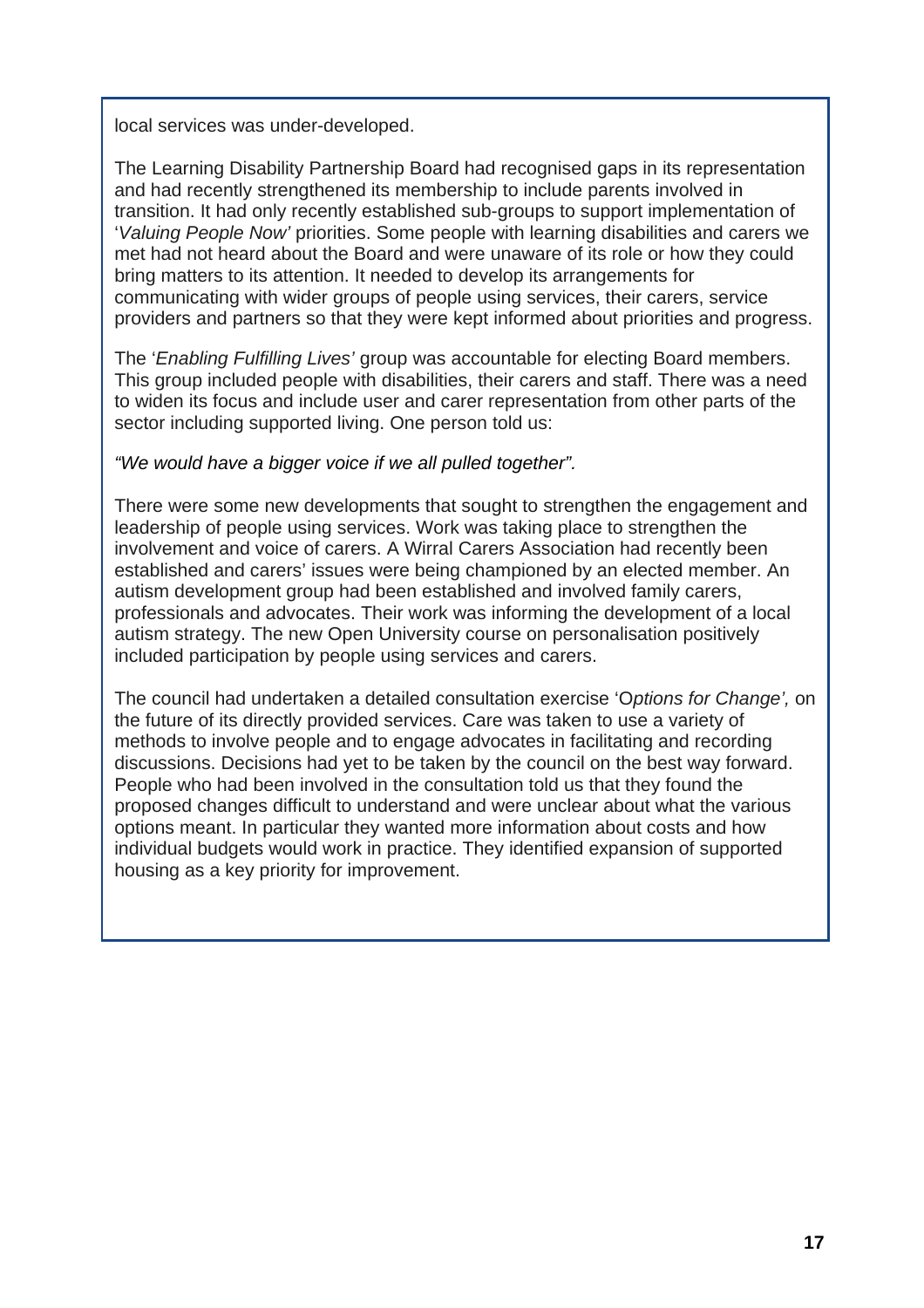## **Increased choice and control**

**People who use services and their carers are supported in exercising control of personal support. People can choose from a wide range of local support.**

**All local people who need services and carers are helped to take control of their support. Advice and information helps them think through support options, risks, costs and funding.** 

The council's arrangements for the provision of advice, information and support to people with learning disabilities and their carers were under-developed. It was at a relatively early stage in producing information in accessible and easy read formats. The recent appointment of people with learning disabilities to take a lead role in its development was positive. The council's website had been recently reviewed and improved. There was work required to support its use by people with a learning disability and their carers. The council and its partners had improved the provision of information about the transition process. *"Your Future, Your Choice"* information events had been held involving all transition partners.

The council produced an annual Care Services Directory for users of adult social care services. A number of information booklets had been recently produced, but many people had not yet seen them. There was a need to progress shared approaches to the production of information with local partners. All information would benefit from review and involvement by people using services and families to improve its focus and accessibility.

Welfare benefits information was provided by a number of local organisations. However, there was a need to improve the targeting of information to promote improved understanding of savings thresholds and the implications of having a job. The Wirral Multi Cultural Organisation was funded by the council and NHS Wirral to provide advice and support in areas such as health, housing, maximising income, social care and befriending. There was work in progress to assess the outcomes of this. A helpline for carers had been recently introduced. The council had consulted carers about the need for a local carers centre. There was a high level of support for this.

All enquiries were dealt with by the Central Advice and Duty team. We found them to be friendly and approachable in their manner. They provided information about a range of local services. This could be provided in other languages and formats. The team did not keep data about the people it had signposted onto external agencies. There was a need to improve their focus on the outcomes for people it referred on and learning from re-referrals. The emergency duty team was under review at the time of the inspection. There were issues to be addressed with regard to its focus, funding and joint arrangements with partner agencies.

Since 1<sup>st</sup> April, everyone with a learning disability could access a personal budget. Information packs were not yet available. It was not sufficiently clear to people where they could go for help and advice. The council had not yet established its brokerage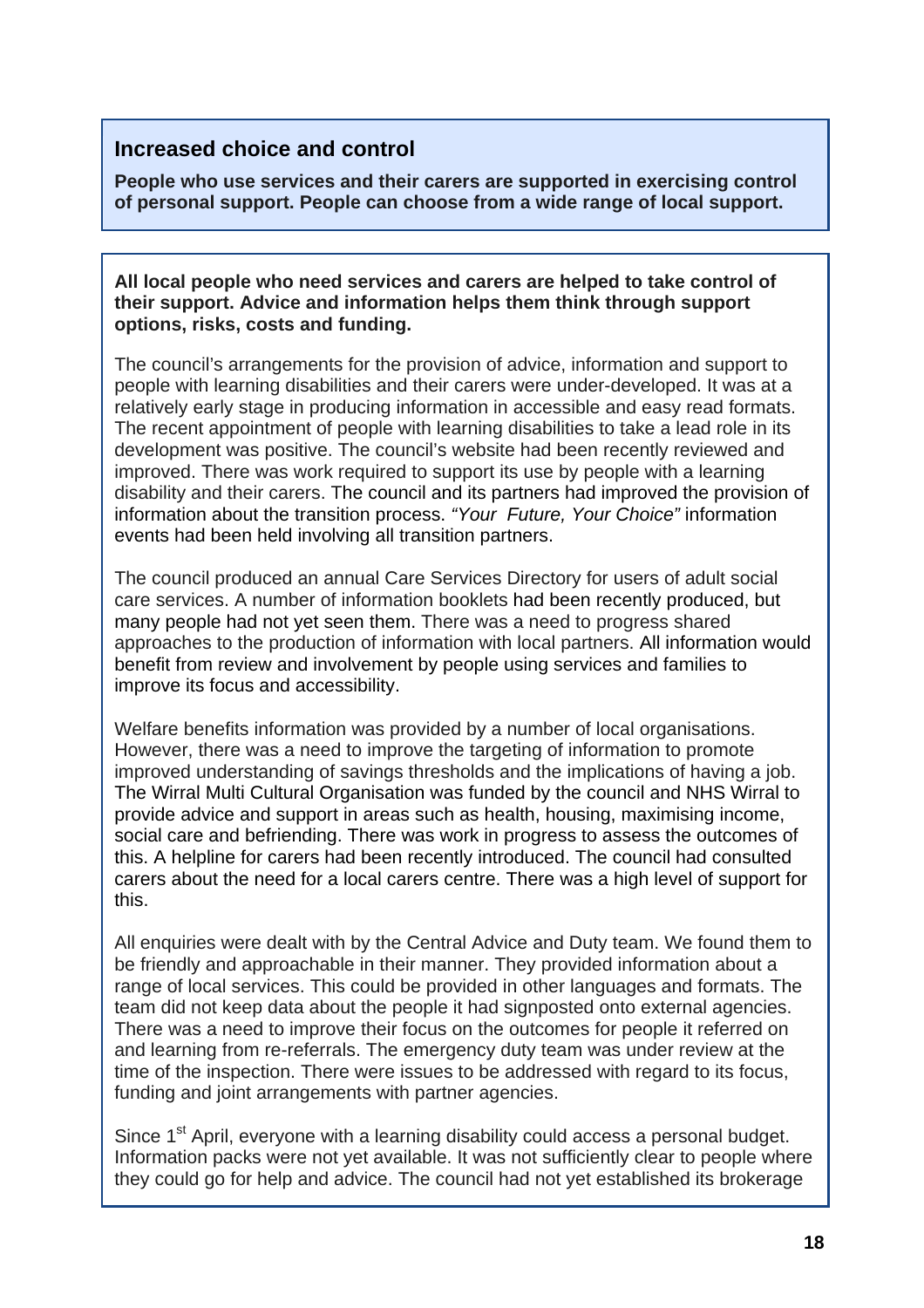arrangements. Wirral had a low level of investment in advocacy services for people with a learning disability. This needed review to enable people with learning disabilities and their carers to have greater understanding and control.

Several people told us that correspondence from the council was not easy to understand. This included information about charging, complaints and self-directed support. We saw no evidence that correspondence from the council recognised individual access issues such as impaired sight or specific communication needs.

#### **People who use services and their carers are helped to assess their needs and plan personalised support.**

Most assessments and support plans did not adequately reflect the whole person's needs or those of their carers. They were not sufficiently focused on the future, on risks to individuals, on the promotion of their independence or outcomes. Mental capacity issues were not embedded in assessment and support arrangements. There was work to do to agree and align the role and contribution of partner agencies including service providers. This included both improving existing arrangements and developing new models of support. Strict criteria and an additional point of entry to specialist health services meant that some people were not getting the level of support they required. There was a strong focus on eligibility, costs and affordability of existing services.

The council had restructured and expanded its learning disability care management teams over the past year. It was working to provide a more reliable service and to deal with increased demand. However, some people told us of ongoing difficulties in getting in touch with their social worker, changes of social workers and lack of effective relationships. One person said:

*"Social workers change too often and you can't build up a relationship with them. They don't have time and think everything is about the money-but it's about listening to things I want to say."*

We found that the council had not addressed need in a timely manner in a number of cases. Some people reported having to wait too long for resources to be agreed. The work undertaken with some individuals and their families was very limited and did not secure the required outcomes. We were particularly concerned about the lack of support provided to older carers, single carers and those with multiple caring responsibilities. A number of older carers said they were tired and worried about their ability to care long term. Few people had clear contingency plans in the event of carer breakdown. This was poor practice and resulted in some people being placed without adequate preparation and in inappropriate environments.

Carers told us:

*"You can be very isolated and don't know where to turn".* 

*"I don't know how long more I will be able to care for X on my own".*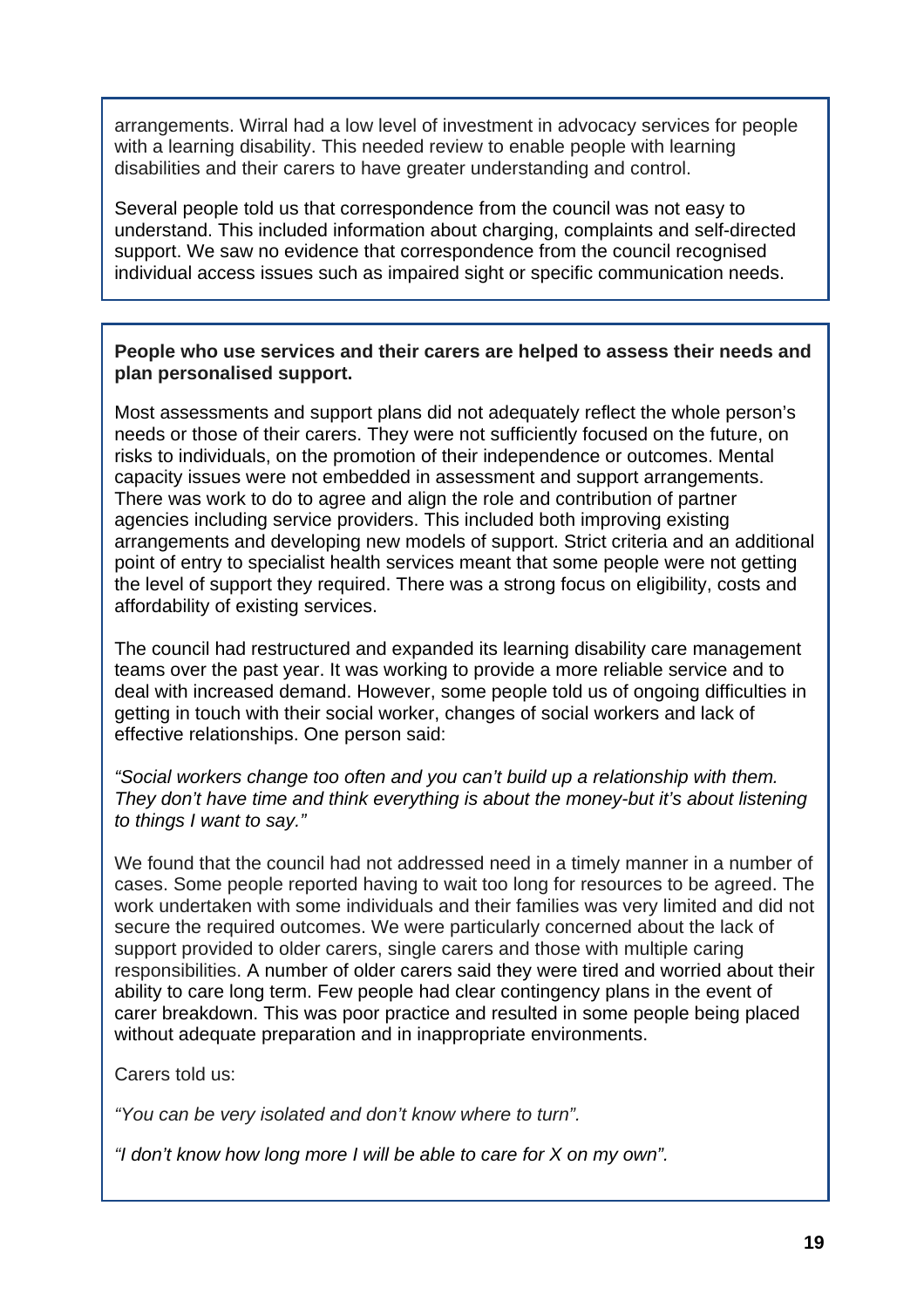There was generally weak practice in the development of person-centred planning. Although there were a few areas where practice was improving, the approach was not embedded. This meant that the council did not have a clear or up date picture of peoples' wishes and preferences to inform new models of service development. The council was working to address this. All new requests for assistance and review arrangements offered the option of a personal budget. However, people told us that the new self-directed assessments and carers assessments were too complex and did not ask what they considered to be the right questions. They relied on others to understand what was required and assist with their completion.

A number of assessments highlighted a lack of awareness about 'stranger danger' or risk of exploitation or harm. These concerns were not adequately addressed through support planning and the development of self-protection strategies. We identified a few examples of sensitive work being undertaken to support people in managing loss and change. However, this approach was not sufficiently embedded in frontline practice. Sexuality and personal relationships had not been identified or effectively supported in some cases. Some people we spoke to were not able to and would have liked to be involved in recruiting their own staff.

The lack of robust practice in these areas required urgent review. Some staff did not have the required levels of knowledge or training for their roles. We found examples of low expectations by caseworkers. This included views that assistive technology was not appropriate due to lack of rehabilitation potential, or college courses being too difficult for the person to understand. There was a lack of creativity in addressing barriers to access. Some case workers did not adequately involve people, their families and independent advocates in these important decisions.

There were significant pressures on health and social care agencies in meeting local demand, but current arrangements detracted from effective case co-ordination. Care processes, equality and engagement, service design and delivery had been identified as areas for improvement in supporting people with learning disabilities and mental health needs. The council reported that approximately 44 per cent of people with a learning disability living in the area had a health action plan. There was better practice in the number of health checks undertaken by doctors which was recorded as 75 per cent. There was good support provided by community nurses in the management of epilepsy and challenging behaviour. The appointment of a physiotherapist at a local college was effective in opening access for some people.

There was positive recent work to improve transition planning and provide earlier identification and consistency of support as young people moved into adult services. Joint working with partner agencies was being strengthened and this was increasing options for young people and their families. Efforts were being made to develop alternatives to out of county college placements. One carer told us:

#### *"Our social worker is good. They have a nice rapport with X"*

However, there was work to be addressed, particularly for people about to leave college. There was a need to significantly improve support to people with learning disabilities as they aged to ensure any additional needs were proactively recognised and responded to. Support for people with early onset dementia or high health needs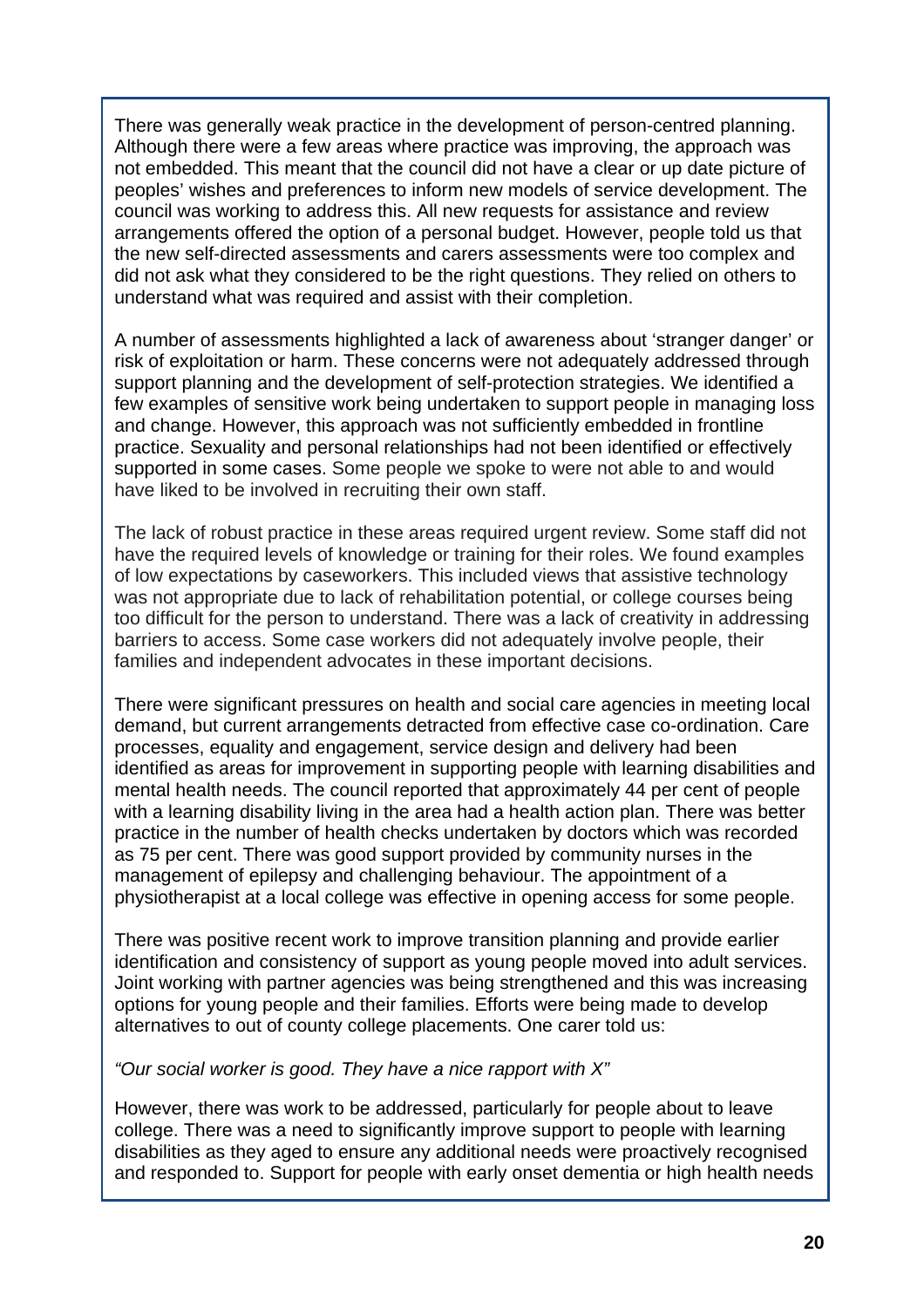#### required development.

 A total of 58 people with a learning disability were in receipt of Direct Payments. The council had a contract with an advocacy organisation to provide support in managing the process. People who had a Direct Payment or had access to the Independent Living Fund valued the opportunities and flexibility this offered. There was relatively low levels of promotion and use of Direct Payments for carers. The council was at a relatively early stage in the development of self-directed support and personal budgets. There was a considerable programme of learning taking place to improve staff understanding and to implement affordable and appropriate resource allocation arrangements.

**People who use services and their carers benefit from a broad range of support services. These are able to meet most people's needs for independent living. Support services meet the needs of people from diverse communities and backgrounds.** 

People who used services and their carers were heavily dependent on traditional services where support was provided to large groups of people. Carers lacked opportunities to balance their caring responsibilities with a life of their own. The council needed to radically transform local services so that they recognised peoples' aspirations and supported their move on to more enabling forms of support. There were too many people living in residential care or with older carers who could benefit from supported living.

Access to supported housing was poorly co-ordinated. There were risks of unequal access given gaps in joint working in this area. There was an urgent need for a shared approach to agreeing priorities and the development of a clear and transparent allocation system. Adaptations, including those that were urgent, were slow to be provided in some cases. Assistive technology had not been adequately promoted to people with a learning disability living in their own homes or with family carers. People who benefited from supported living valued the opportunity to be more independent.

Work was beginning to take place to widen employment opportunities. The council and its health partners had recently set targets to improve its performance in this area. Dale Farm provided opportunities for people to develop their interests and knowledge in horticulture. A person volunteering at the farm told us:

*"I like coming here. I like to be busy. I have learned to do some new things".* 

A person who had been supported to find a job told us:

*"Before I started working I was talked down to, things are very different now".* 

The council's travel training positively assisted people to be more confident and independent in using public transport. Some people reported problems in the use of the council's transport. There were some people who had to leave their day centres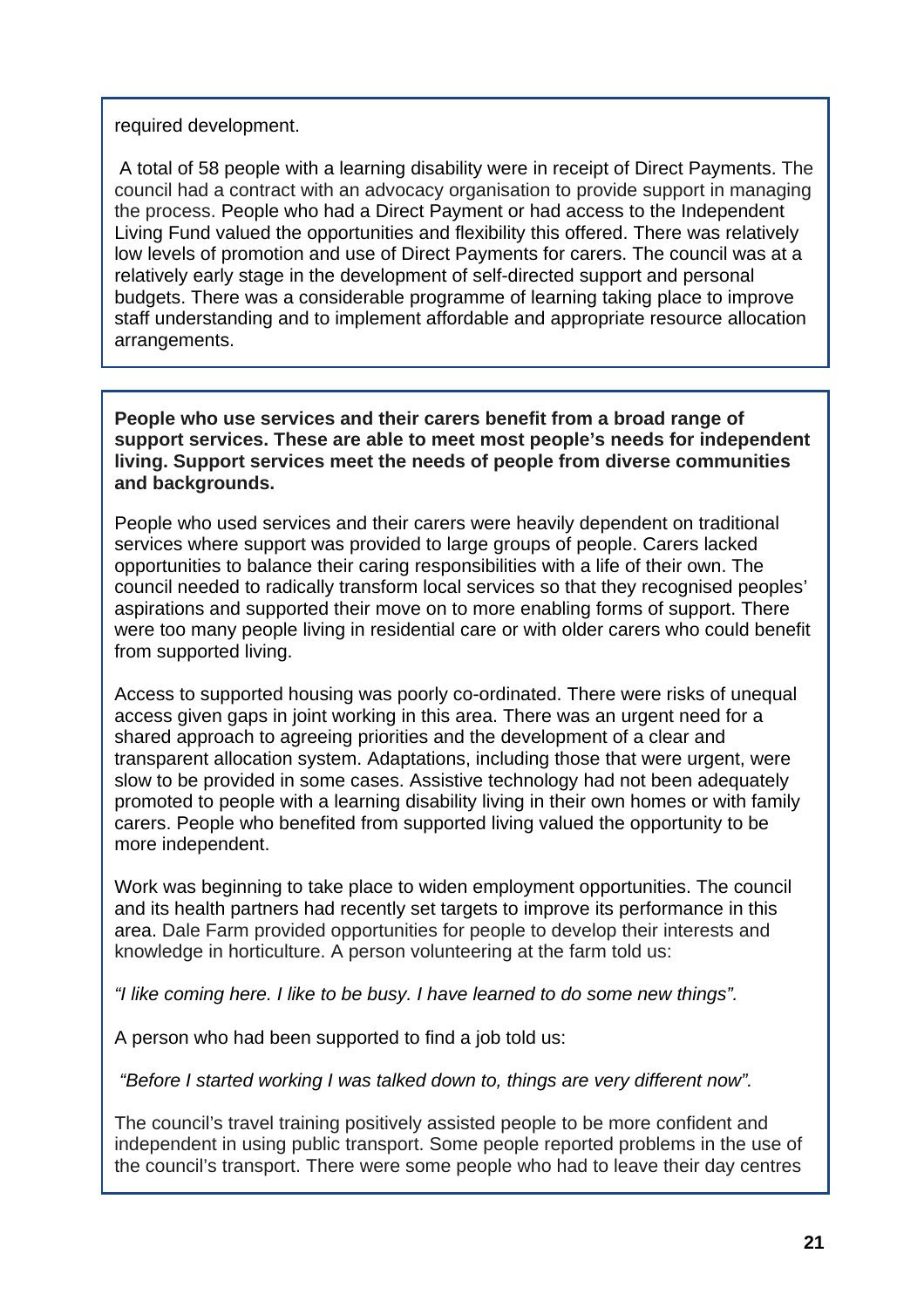early in order to meet scheduling requirements.

The council had not adequately developed its arrangements to support carers, many of whom had cared for a family member for decades. The council was slow in its approach to implementing carers' legislation. It was still working to establish a carers' emergency scheme. Carers' support planning and review arrangements were weak and did not adequately consider their personal development and employment needs. There was a limited range of short break options for people with learning disabilities and their carers. Usage of adult placement schemes was low. Family carers were heavily reliant on a large accommodation-based service. Some carers told us:

#### *"If there was a choice, we would not use it."*

There were gaps in local provision for people with specific needs including autism, older people with learning disabilities and people from black and minority ethnic communities. The use made of and outcomes achieved from specialist health resources including the assessment and treatment and short breaks provision was being reviewed. There was a need to expand support out of hours and enhance access to social and leisure opportunities.

There were some areas where further work was required to help people consider their options and prepare for changes in line with the council's promotion of selfdirected support. This included ensuring access to reliable and appropriately trained staff that could be appointed as personal assistants. There was also a need to ensure robust back-up support in the event of a crisis.

#### **People who use services and their carers can contact service providers when they need to. Complaints are well-managed.**

The quality and outcomes of reviews was an area for urgent attention. There were a relatively high number of unscheduled reviews. It was of concern that a number of people with high or complex needs had not had a recent review of their needs. A consequence of this was that there were missed opportunities for outcomes for individuals to be assessed or support plans adapted in the light of individual priorities or preferences. The council had undertaken reviews of all people with learning disabilities living out of area. All expressed a desire for their support arrangements to continue. A number of reviews had been undertaken of high cost placements and had resulted in savings.

The management of complaints was inadequate. Some complaints were very slow to be resolved and there was a lack of clarity about the outcomes achieved. The council had not adequately addressed the root causes of some complaints such as the level of staffing or the quality of its buildings. Advocacy and mediation could have been more proactively used in some cases. The council did not have a system to check if people were satisfied with the outcome of their complaint or with the improvements made. There was also a weak focus on promoting and learning from compliments.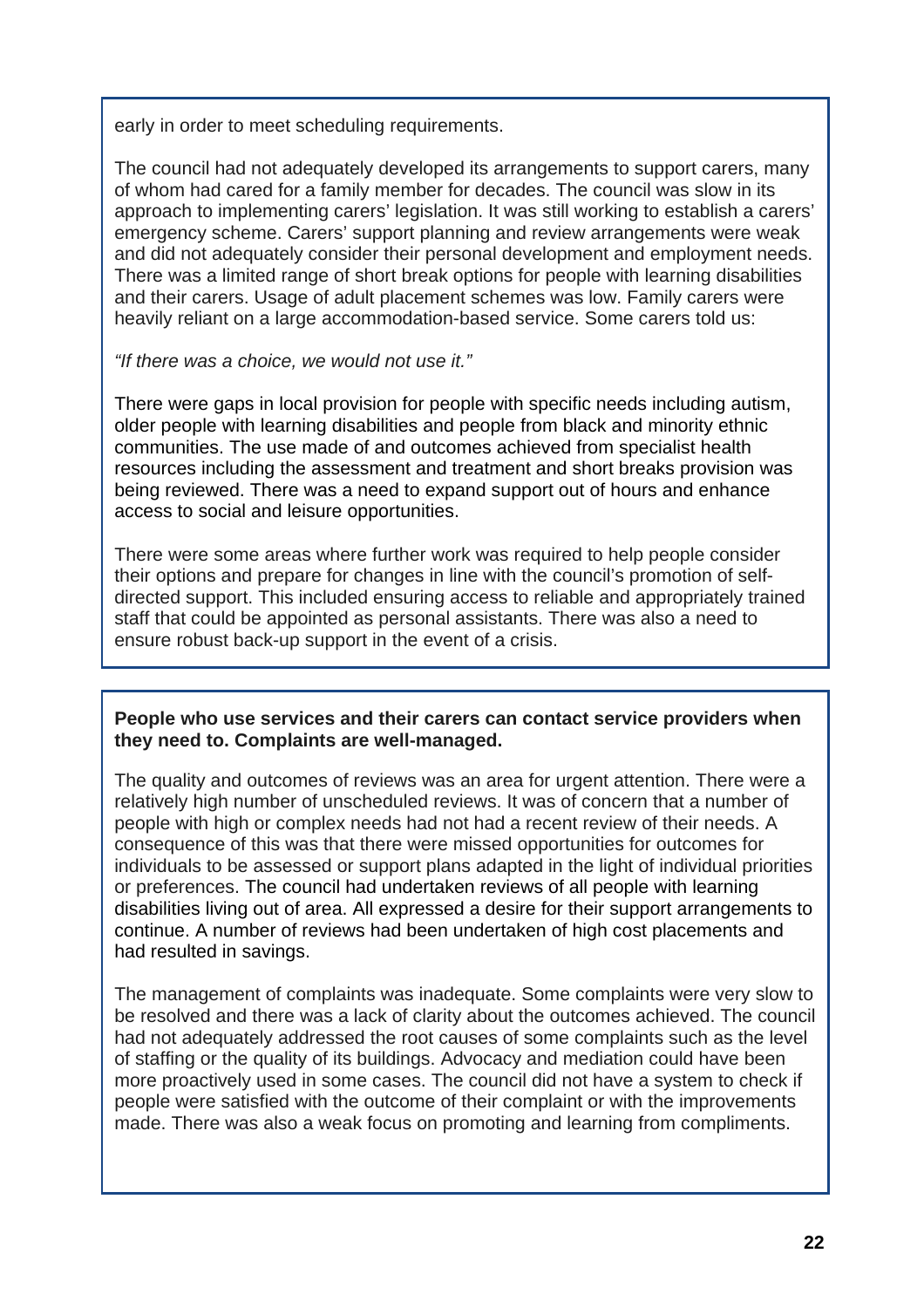# **Capacity to improve**

## **Leadership**

**People from all communities are engaged in planning with councillors and senior managers. Councillors and senior managers have a clear vision for social care. They lead people in transforming services to achieve better outcomes for people. They agree priorities with their partners, secure resources, and develop the capabilities of people in the workforce.** 

**People from all communities engage with councillors and senior managers. Councillors and senior managers show that they have a clear vision for social care services.**

The council had clear strategic aims for improving the quality of life of people living in the area. These were shared with local health partners and included addressing inequalities and promoting independence and choice. The vision for transforming adult social care was developing. Priority was given to enabling people to have more involvement and personal control. However, some partners including service providers, people using services and their carers were not clear about the future direction and did not understand the impact for them. The council needed to provide them with clear and up-to-date information, encourage new ways of working, and address uncertainty and fears about future change. The departmental '*Focus'*  newsletter and senior manager briefings were positive means of informing and involving front-line staff.

The council and its partners were working to strengthen the governance, leadership and impact of the Safeguarding Adults and Learning Disability Partnership Boards. Membership had been recently reviewed and included senior managers with an improving focus on working together. A number of work streams were being developed to progress policy agendas and improve outcomes linked to safeguarding adults, '*Putting People First* and *Valuing People Now'.* The council was significantly behind the pace compared to most other councils in delivering improvements in these areas. The Cabinet recently approved the establishment of a review group to strengthen the focus of senior managers and councillors on safeguarding children and adults.

**People who use services and their carers are a part of the development of strategic planning through feedback about the services they use. Social care develops strategic planning with partners, focuses on priorities and is informed by analysis of population needs. Resource use is also planned strategically and delivers priorities over time.** 

There was work required to translate the vision for personalisation into clear, responsive and sustainable plans. The departmental plan was too heavily weighted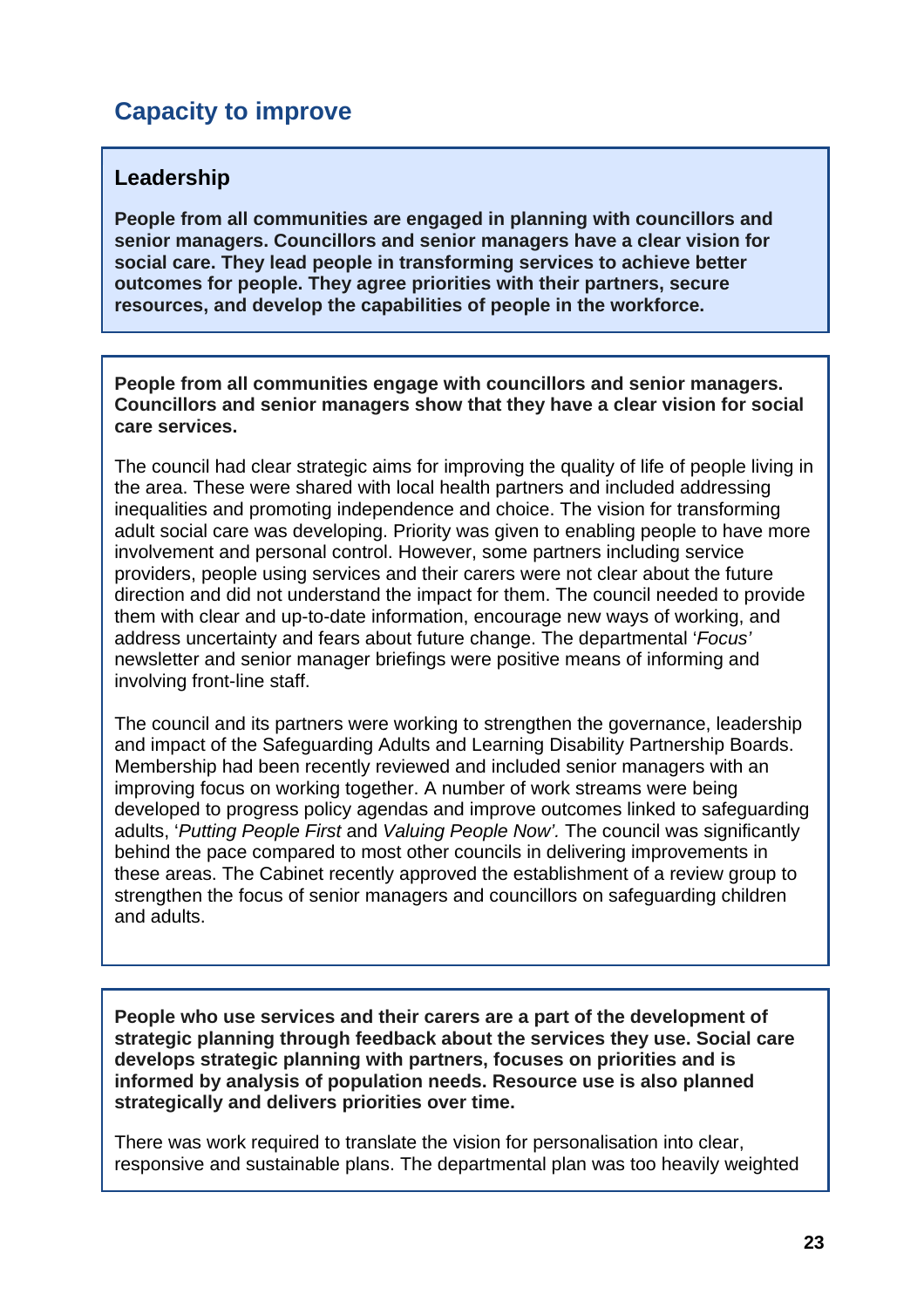towards internal processes and did not sufficiently specify targets or the impact of proposed changes and outcomes for people. The department was under significant pressure to identify efficiencies and deliver savings in the short term. This was impacting on its capacity to effect and deliver change in a timely manner in a number of areas. The council was ambitious to strive forward, but there were some critical gaps and risks to be addressed in the areas of resource management and partnership working.

Wirral was at an early stage in implementing personal budgets and self-directed support. Plans to widen access to services including out-of-hours had been delayed. There was work required to progress joint working with health and housing partners at both strategic and operational levels. The future modernisation of its directly provided services was unclear. There was heavy reliance on making savings from the '*Options for Change',* programme in the current year. This was becoming more difficult to achieve. The local market was not well-positioned to support new models of service delivery. The work of front-line staff required review to improve the quality of support provided to people with complex needs. There were significant gaps in the council's approach to prevention for adults with a learning disability.

The priorities of the Safeguarding Adults Partnership Board had not yet been secured by shared action plans. A safeguarding adults' strategic framework was produced in March 2010 that identified a number of areas where improvements were required. An action plan to support its delivery had not yet been developed. There was an urgent need to strengthen joint arrangements, establish and progress the work of its sub-groups to improve the focus on and co-ordination of safeguarding at a number of levels. There was work to do to ensure safeguarding adults was higher on the agenda of the council and some local strategic partners.

The Learning Disability Partnership Board was working to build its capacity to respond to '*Valuing People Now'.* There were gaps in its implementation of the original *Valuing People* strategy that still needed to be addressed. The Board had recently agreed a forward plan that detailed areas where work to deliver improved outcomes was urgently required. Senior managers and people using services were jointly accountable for key areas of delivery. It was too early to tell the impact of this. Board members needed to strengthen their focus on supporting and tracking the delivery of outcomes to enable people to be positively and safely included in their local communities. There had been a significant over-spend against the allocated budget in 2009-10.

A joint strategic needs assessment had been carried out. It included areas where additional information was required to improve understanding of the needs of the local population. This was beginning to inform the development of joint commissioning strategies. There was an improving focus on addressing health inequalities including those experienced by people with a learning disability and people from black and minority ethnic communities. The council recognised that too often people were expected to fit into existing services. Its key challenge was to translate this into person-centred, affordable and responsive services. There was improved joint working between children and adult services in mapping the needs and resources to address areas of growth.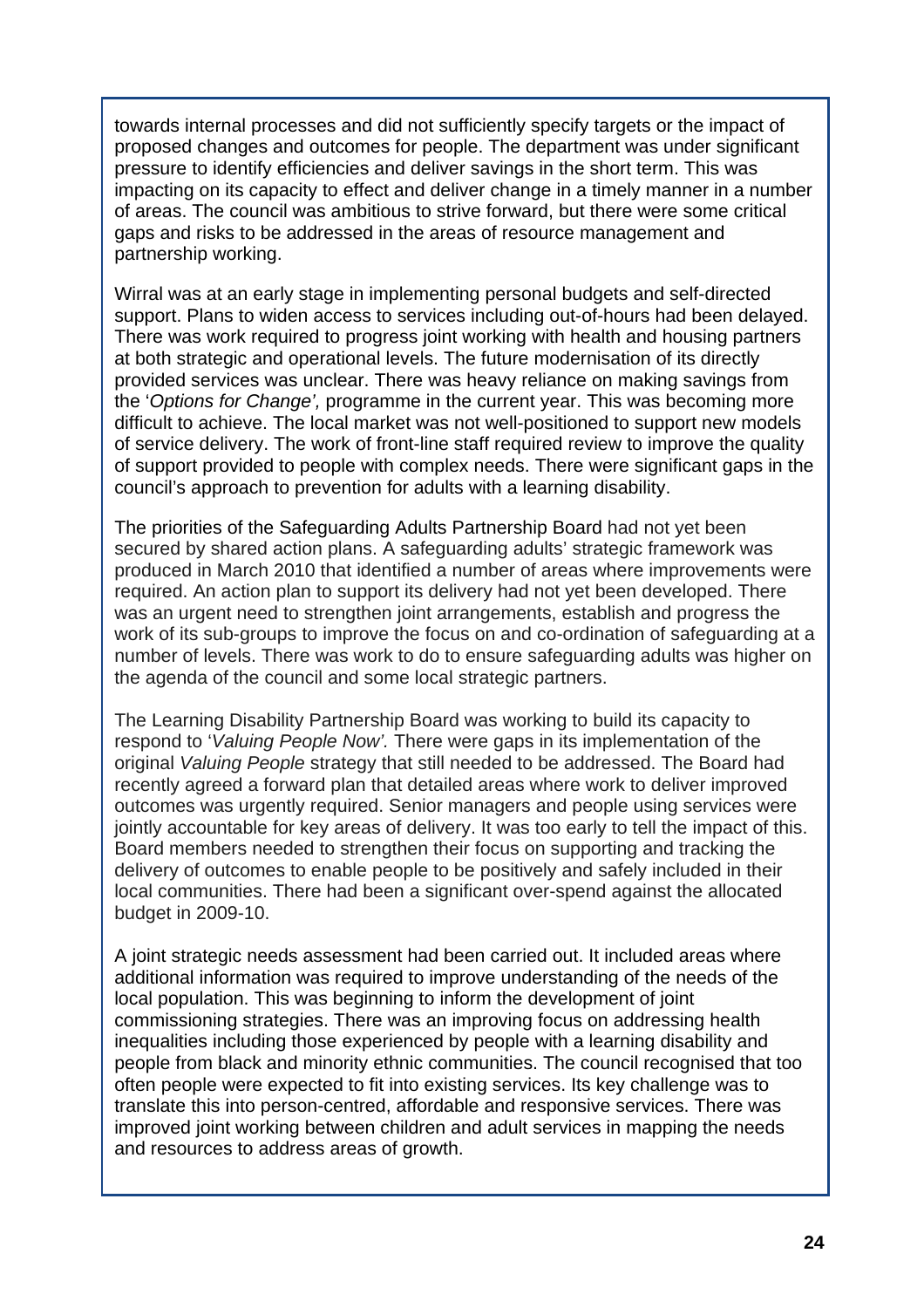#### **The social care workforce has capacity, skills and commitment to deliver improved outcomes, and works successfully with key partners.**

Some staff did not have the required level of knowledge, skills or experience to do their job well. The council and its partners needed to expand access to safeguarding training so that staff and others, including volunteers, were competent and confident in managing risk and keeping people safe. There was a need to improve coordination of training and to develop multi-agency review and learning groups. We found gaps in workforce planning and development, including joint arrangements with health and local service providers. There was a need to promote the development of a flexible health and social care workforce. There was a particular need to ensure the workforce across the sector effectively supported people with mental health needs, learning disabilities and dementia.

The council was working to enhance the knowledge and competencies of its staff. A total of 450 adult social care staff had accessed its development centre and received feedback on their performance. Areas of personal development were agreed and were being progressed. The council had made a significant investment in training for its managers. 'A *Values and Leadership Unites Everyone'* (VALUE) programme sought to promote shared understanding of the vision and values of key partners. There was a programme of training to support personalisation. The staff recognition process recently introduced was positive.

Team structures had been reviewed to support localisation and integration of support for older people and adults with a physical impairment. There was evidence of improved joint working with primary health care staff. The number of staff employed within the specialist adult social care learning disability team had recently been increased. Its next steps in progressing joint working with specialist health staff were unclear. Knowledge and information systems required significant development as the different systems in use were a barrier to efficient joint working. The department needed to secure the effective deployment of expertise across all its frontline teams to raise the quality of safeguarding work and assessment of mental capacity. It would benefit from closer scrutiny of its supervision arrangements.

The council's expenditure on assessment and care management staff was lower than that of other councils in the region. Some managers were over-stretched in meeting operational and service development targets. The Reform Unit workforce provided additional capacity, but its future focus and funding arrangements required review. Work was required to establish brokerage arrangements to support personalisation developments.

Recruitment was generally compliant with safeguarding requirements, with appropriate checks being made. There were gaps in the staffing of some frontline teams. It took too long for some disciplinary issues to be explored and brought to conclusion. The department of adult social services was working to encourage better use of its whistle blowing procedures to promote a culture of openness and accountability.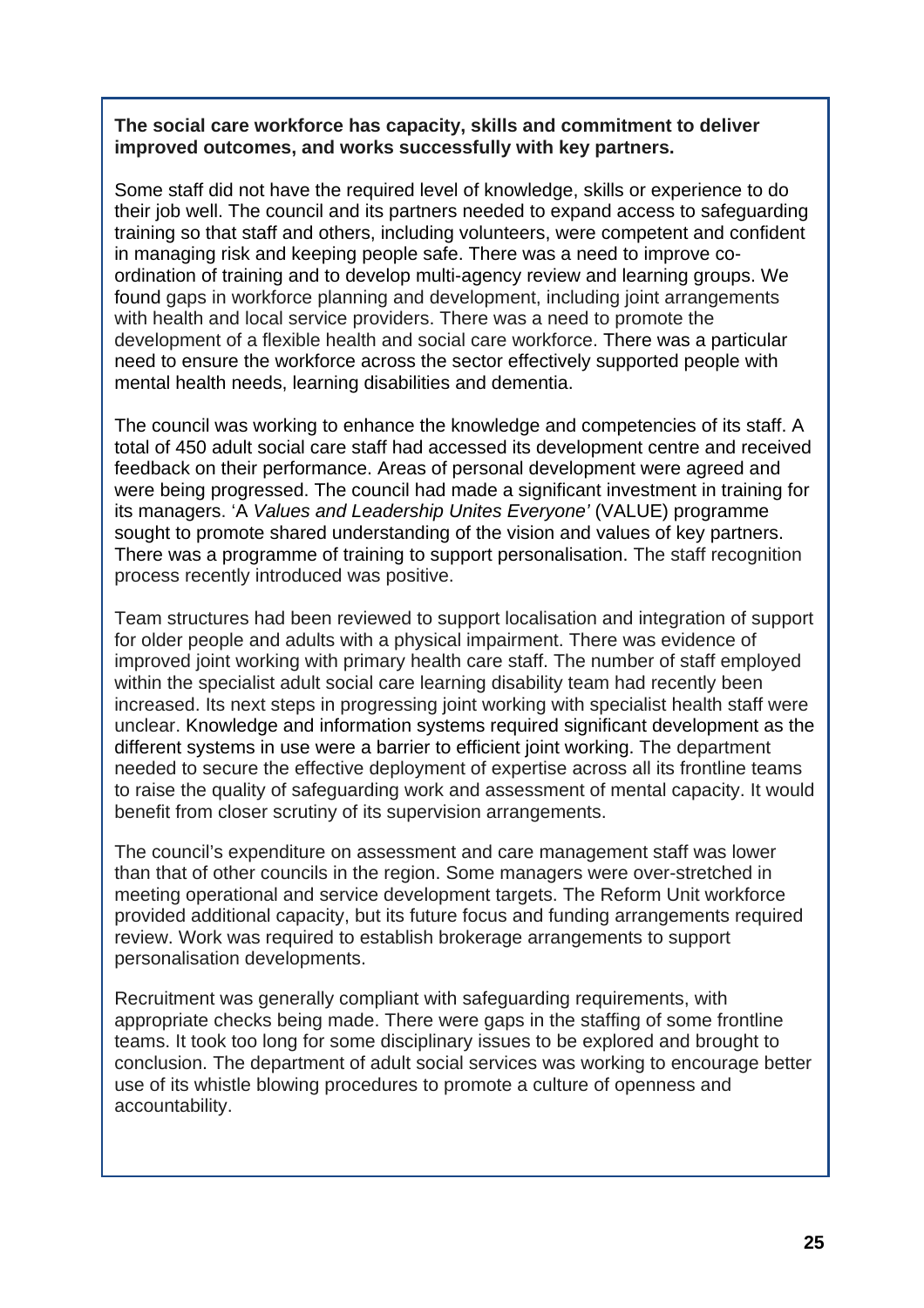**Performance management sets clear targets for delivering priorities. Progress is monitored systematically and accurately. Innovation and initiative are encouraged and risks are managed.** 

Wirral was ambitious to become an excellent council. It monitored its performance against key indicators and local area agreement targets. Its approach to performance management, including responding to complaints, needed development to include a stronger focus on the experience of people using services and the outcomes delivered. The recently introduced balanced scorecard was beginning to enable a better focus on wider organisational effectiveness. Performance surgeries had been established to provide feedback and support to frontline managers. Action was being taken to improve the accuracy and reliability of management information including in the area of safeguarding adults. The council and its partners needed to strengthen systems for information-sharing, quality assurance and the management of risk.

There were some areas where the council and its partners had not made the required level of progress in transforming services for adults with learning disabilities and their carers. A previous inspection in 2005 highlighted a number of areas that still needed to be addressed including partnership working and implementation of person-centred planning. The Department of Communities and Local Government in a recent visit to the council identified that there were a number of people remaining in residential accommodation who could be living in supported housing.

The council had not achieved the required level of performance with regard to selfdirected support, help for carers, people with learning disabilities living in settled accommodation and people having a review of their needs. Support to carers of adults with a learning disability (15 per cent) was significantly lower than the overall performance of the council in this area. The council needed to more rigorously benchmark its performance within the department and against similar councils to improve understanding of good practice and raise levels of customer satisfaction. Equality impact assessments and action plans were insufficiently developed.

The council recognised weaknesses in its arrangements for keeping local people safe. It commenced a review of safeguarding in February 2009. A number of changes were being made to improve joint working and the quality of practice. The Safeguarding Adults Partnership Board and senior managers had improved their awareness of activity and trends, but gaps remained in some key areas. There were variable levels of activity between teams and partner organisations that required further analysis. The engagement of elected members in local safeguarding activity required development. There was a need to promote learning from management and serious case reviews. The council and its partners needed to have a better understanding of concerns about specific localities, user groups and settings.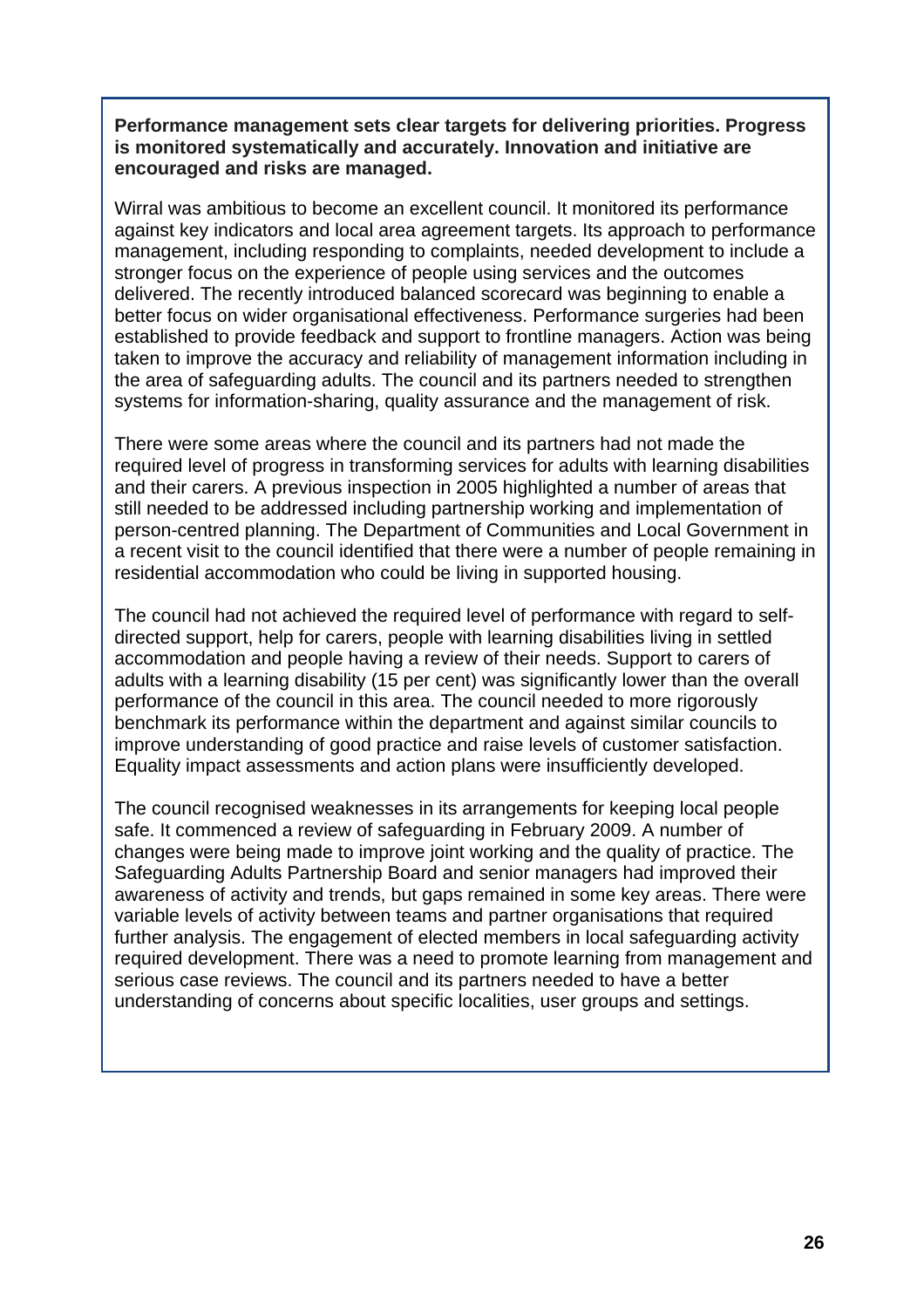## **Commissioning and use of resources**

**People who use services and their carers are able to commission the support they need. Commissioners engage with people who use services, carers, partners and service providers, and shape the market to improve outcomes and good value.** 

**The views of people who use services, carers, local people, partners and service providers are listened to by commissioners. These views influence commissioning for better outcomes for people.** 

The council was working to strengthen its engagement and consultation arrangements to support improvements in listening to and learning from the views of local people. This was still at a fairly early stage of development. Further work was required to ensure appropriate levels of involvement and coverage to support the delivery of its transformation agenda. There was work required to expand the level of involvement and focus of the personalisation steering group to promote wider learning and regular feedback on what was working well and areas for improvement. Some people were not clear about some key areas including personal accountabilities, resources, employment responsibilities and contingencies.

The focus of the Learning Disability Partnership Board had recently been reviewed and its membership complied with *Valuing People Now* guidance. The '*Enabling Fulfilling Lives Group',* was working to ensure people with learning disabilities and their families had a stronger voice on the board. Although arrangements were still relatively new, we had positive feedback from some people that the work was moving in the right direction. Concerns raised by people with learning disabilities about the availability of accessible public transport had resulted in Merseytravel becoming involved in the work of the Partnership Board. There was potential to widen the challenge and impact of the Board. One person told us:

*"We are on a steep learning curve and willing to learn together-things are slowly improving."* 

The council and its health partners had recognised the need to do more to support carers. A carer's survey was recently undertaken and provided some important feedback on areas for improvement. This should assist the council and its partners in targeting future support to carers and addressing areas where customer satisfaction was low. The joint carers' action plan required substantial development in the light of this.

**Commissioners understand local needs for social care. They lead change, investing resources fairly to achieve local priorities and working with partners to shape the local economy. Services achieve good value.** 

Commissioners were working to improve their understanding of the local population's needs for housing, social and health care. The council had taken action to secure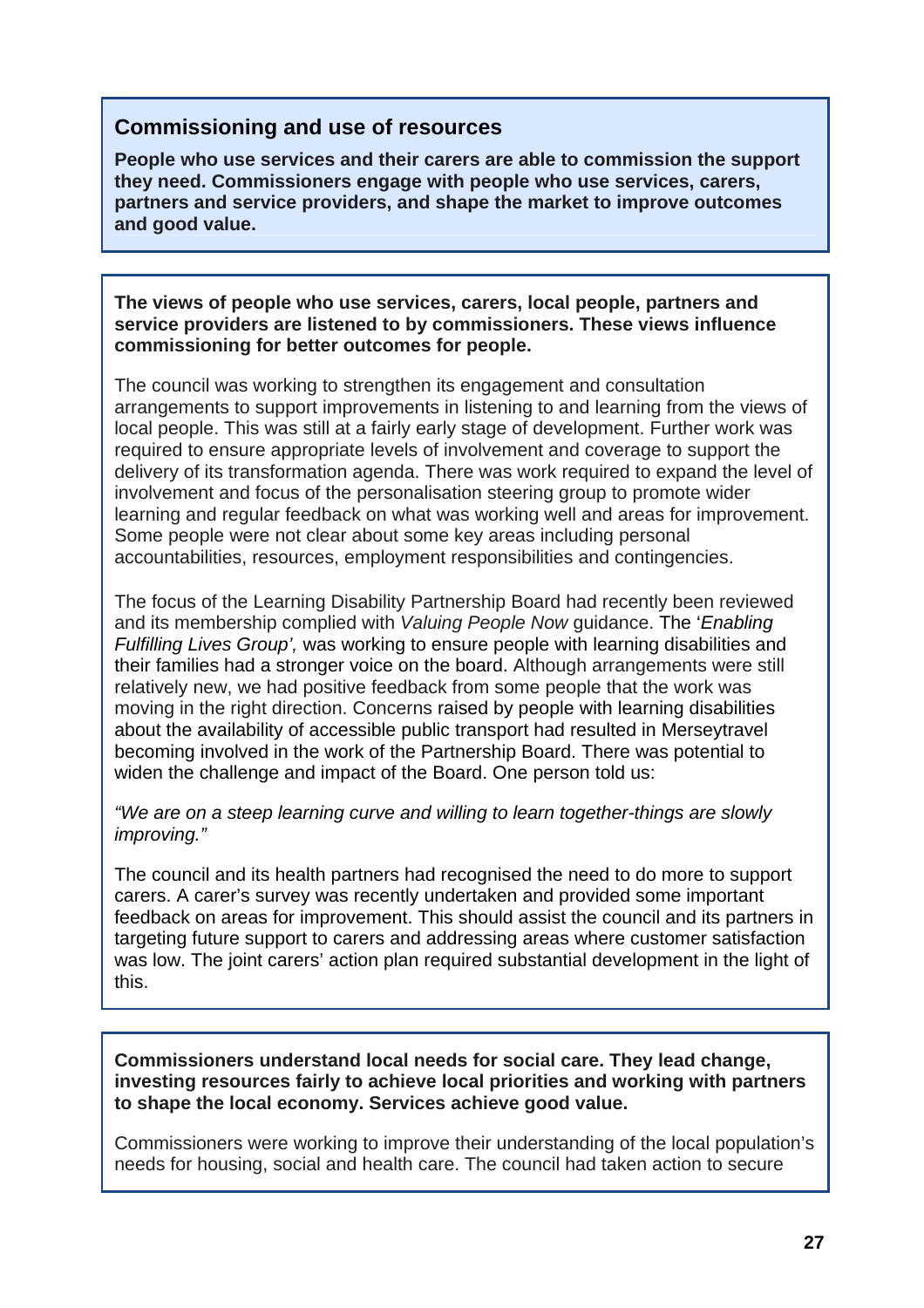improved value for money and had reduced the costs and fees paid to all providers. However, there remained some areas where better value for money was still required. The council was beginning to challenge its legacy investment patterns and support more flexible use of its resources. This included promoting user-led organisations and social enterprises. A high level of efficiencies and savings had been made by the department in recent years. Significant financial pressures remained in the current year. There was a need to strengthen medium-term financial planning to ensure effective control of costs and progress the transformation agenda.

We found gaps in transforming strategic objectives into timely, robust and sustainable joint plans. New commissioning frameworks for adults with learning disabilities and older people had been recently agreed. Detailed project and resource planning work to support implementation was not well-developed. A total of £26 million of the learning disability budget (over 66 per cent) was invested in residential, nursing homes and day services. Work with local voluntary sector organisations needed to be underpinned by a clearer focus on outcomes and use of resources. There had been a significant fall in the rate of people using Direct Payments. The council needed to understand the reasons for this. It needed to ensure its new arrangements to support people in managing their individual budget were effective.

The council was piloting new ways of working to support learning in implementing self-directed support and individual budgets. Phase 1 of the pilot, due to its small sample size did not allow for a robust evaluation of its approach. The council had set a target to include 200 people by August 2010 including adults with a learning disability, people who had a stroke and people living in the Birkenhead locality. New systems and support requirements were being tested, and additional staff had been deployed to support the work of frontline staff. We had concerns about the council's capacity to secure full implementation within the required timescales including supporting the level of change required in conjunction with its partners and people using services.

The joint strategic needs assessment was being updated and its findings were being used to inform joint commissioning and service procurement activity. A website had been developed to support access by local partners and stakeholders. There were some gaps in awareness of the needs of people with a learning disability. These included people with complex needs, people living with older carers, people with a learning disability who were parents, and people from minority ethnic communities. Gaps in person-centred planning meant that commissioning was not sufficiently alert to peoples' aspirations and did not proactively drive the development of new models of service delivery. There were plans to co-locate the department's business support unit with NHS Wirral to improve research and identification of needs.

The adult social services department had made significant savings and delivered efficiencies in a number of areas in recent years. It had re-negotiated contracts with care home providers and secured savings of over a £1 million. There was potential to achieve better targeting and outcomes from its quality incentive scheme that had been in place since 2005. There was work still required to tackle over-provision of care home places and the quality and sustainability of some providers. Domiciliary care contracts had been re-negotiated and a standard fee agreed. The costs of some services for adults with mental health needs and adults with physical disabilities were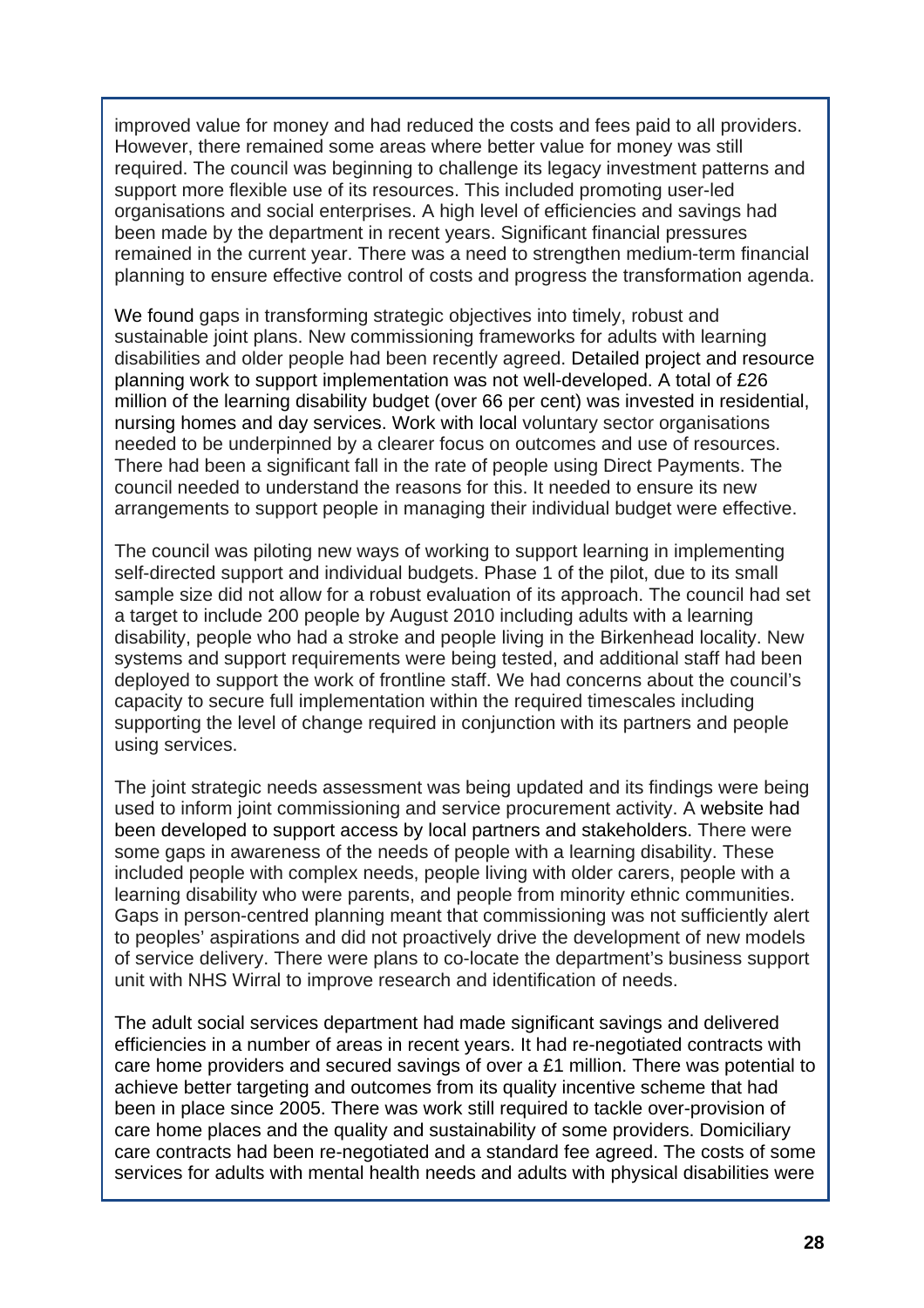high. There was work required to re-shape the local market to strengthen the quality and capacity of local services and improve the choice and flexibility of local provision.

There was an urgent need to expand housing and support options for people with a learning disability. The council had reviewed the costs of its supported living services and secured savings in excess of £600,000. All except one provider had agreed to new contract terms. Action was being taken to address non-compliance. The council needed to ensure it had robust contingency plans to manage the process of decommissioning across the sector .NHS Wirral and the council was in the process of reviewing the outcomes and effectiveness of use of specialist resources for adults with a learning disability. There was work required to respond to the findings of the council's strategic asset review.

The learning disability budget had over-spent by £4 million against its allocation in 2009-10. The council's base budget for learning disability services was below regional averages. The council had further work to do with its partners including people using services to ensure the level of resources was appropriate, and that it's plans, including the '*Options for Change',* work secured improved outcomes and value for money. It needed to develop the local market to ensure reliable and easy access to alternatives and back-up support. Some providers told us they had not been adequately included in reviews of individual need. This meant that opportunities to learn from and adapt support to deliver improved outcomes for people were not robustly captured.

The quality of residential, nursing and domiciliary care services operating in the area was high overall compared to other areas. However, care home provision for adults with physical disabilities or long term conditions was an area for improvement. The council needed to strengthen its focus on the outcomes achieved by its own directlyprovided services. It also needed to improve its focus on the outcomes for people using services that were not regulated including day care and grant-funded services. There was work in progress to review services for people with challenging behaviour in line with the findings of the Mansell report.

The council needed to develop its work with partners and service providers to reduce the risk of self-neglect or of people harming each other. This included embedding shared approaches to the management and monitoring of risk, careful matching of people to the services commissioned, with sufficient and appropriately skilled staff to meet individual needs. The council recognised that its contract monitoring arrangements were largely reactive and focused on investigating safeguarding issues or complaints. The new safeguarding officer (contracts) was working to improve scrutiny of and support to service providers. The new outcomes framework planned for implementation in April 2011 aimed to strengthen procurement practice and drive higher standards of service delivery.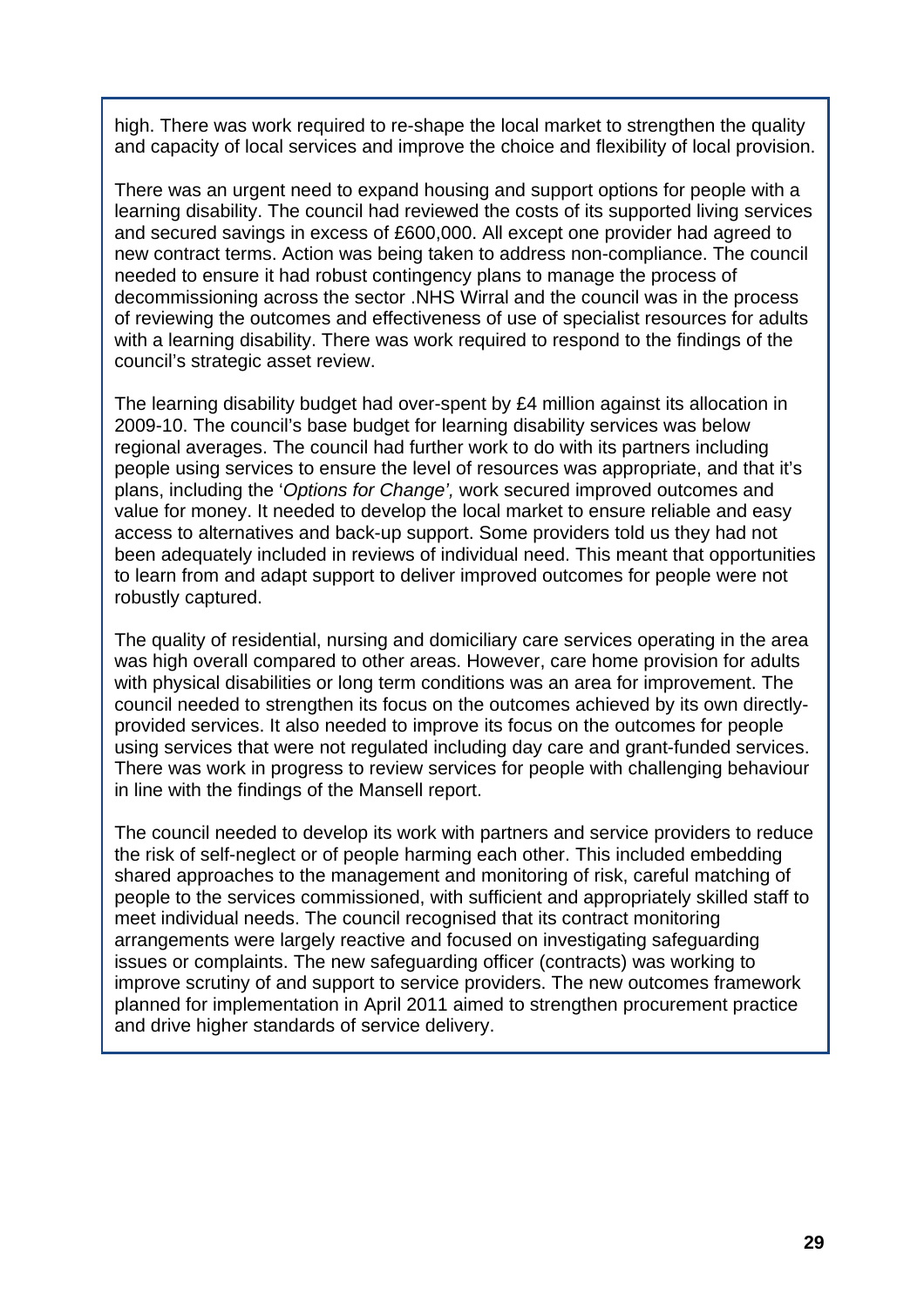# **Appendix A: summary of recommendations**

## **Recommendations for improving performance in Wirral Council**

## **Safeguarding adults**

The council should:

- 1. Ensure that arrangements and policies for preventing abuse are comprehensive and co-ordinated. (Pages 10,12-13)
- 2. Embed a shared approach to recognising and responding to allegations of abuse. (Pages 10-14)
- 3. Ensure that staff involved in safeguarding adults and supporting people with high or complex needs have the appropriate knowledge and competencies. (Pages 11-14)
- 4. Ensure that safeguarding activity at all levels is focused on the experience of people who require safeguarding and on the outcomes achieved. (Pages 10-12)
- 5. Ensure that safeguarding is supported by robust quality assurance arrangements across the partnership. (Pages 11-12)
- 6. Improve scrutiny of provider activity and risks across the sector. (Pages 11,13- 14)

## **Making a positive contribution for adults with a learning disability**

The council should:

- 7. Improve its focus on people who have limited opportunities to engage in and contribute to their local communities. (Page15)
- 8. Ensure wider representation, involvement and support for people using services and their carers in planning and managing change. (Pages 16-17)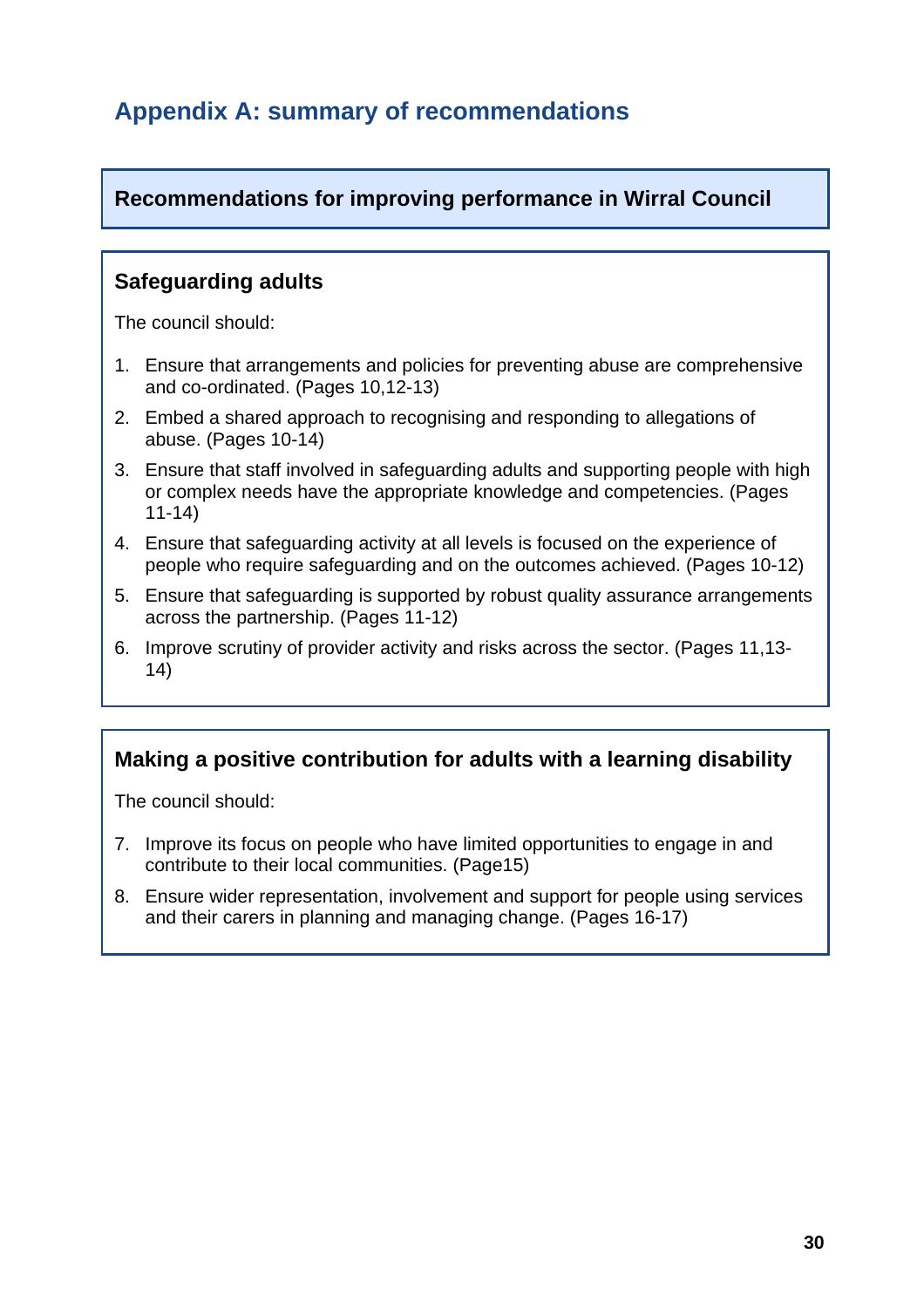## **Increased choice and control for adults with a learning disability**

The council should:

- 9. Ensure that people with learning disabilities and their carers have access to appropriate advice, information and support .(Pages 18-19)
- 10. Ensure people's needs are holistically assessed and supported by effective partnership working. (Pages 19-21)
- 11. Transform support planning to provide a clear focus on the future, on risks to individuals, on the promotion of their independence and outcomes. (Pages 19- 22)
- 12. Address gaps in awareness of the needs of and support to carers. (pages 19,21- 22)
- 13. Ensure that reviews are appropriately timed and focused. (Pages 22 and 28)
- 14. Strengthen arrangements for management and learning from complaints and compliments. (pages 12 and 22)

## **Providing leadership**

The council should:

- 15. Ensure the Safeguarding Adults Board and Learning Disability Partnership Board drive improved outcomes for local people. (Pages 23-24)
- 16. Promote stronger communication with and involvement of local people and service providers in shaping the vision and development of local services. (Page 23)
- 17. Develop robust joint planning to address local needs secured by effective deployment of resources and management of risk. (Pages 24 and 26)
- 18. Expand its approach to prevention to deliver improved outcomes for people with learning disabilities and their carers. (Page 24)
- 19. Ensure the workforce across the sector has relevant knowledge, skills and experience to do their job well. (Page 25)

## **Commissioning and use of resources**

The council should:

- 20. Robustly challenge and enable the local market to address gaps, raise standards and meet new personalisation requirements.(Pages 27-28)
- 21. Ensure joined-up and efficient use of resources across the council, health and housing services.(Pages 28-29)